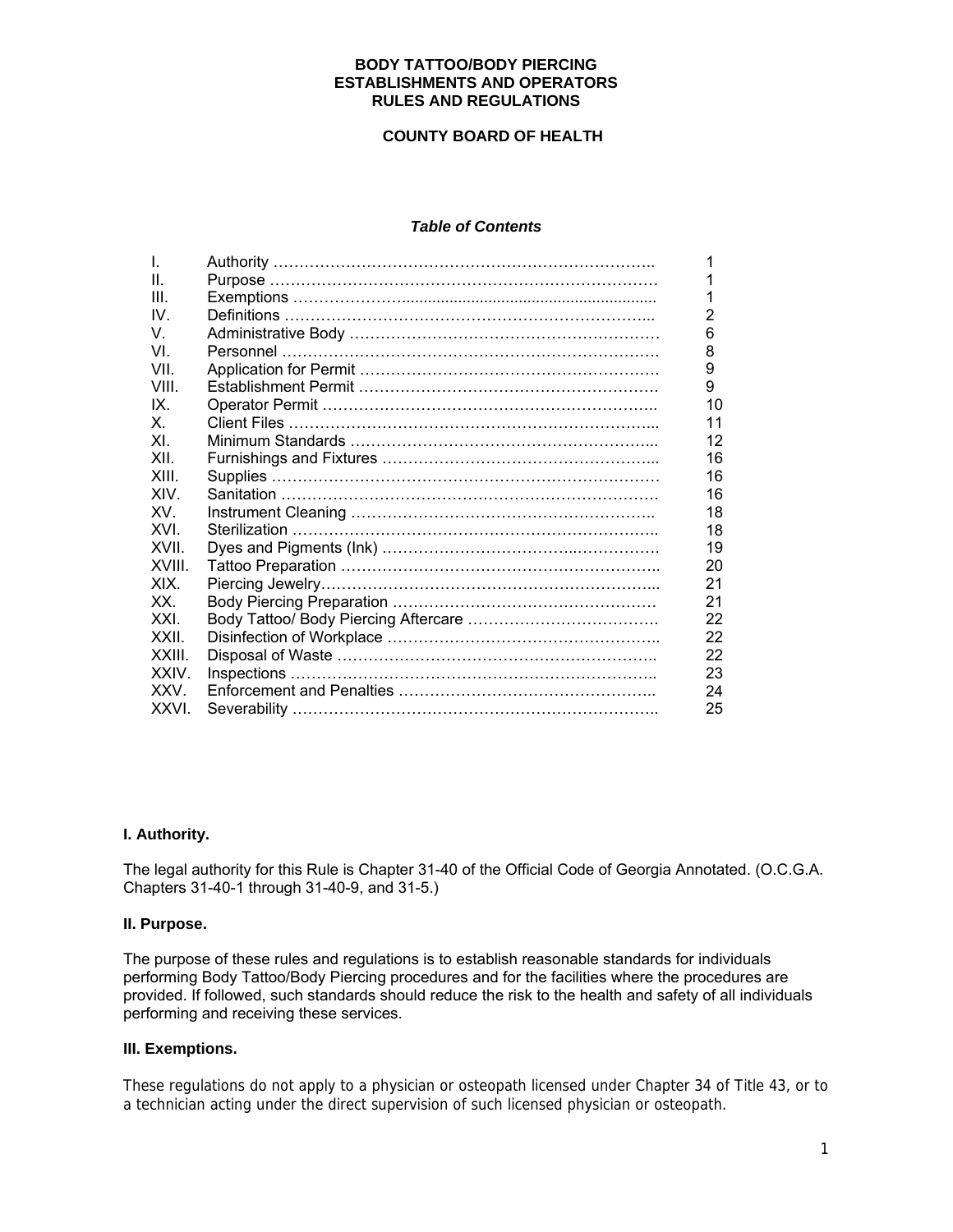## **IV. Definitions.**

- (1) **"Administrative Body"** or **"Owner"** means the partnership, corporation, association, or the person or group of persons who maintain and control or own the Body Tattoo/Body Piercing Establishment and personnel, and who are legally responsible for the operation of the establishment.
- (2) **"Antimicrobial solution"** means any solution used to retard the growth of microorganisms approved for application to human skin and includes all products labeled accordingly as approved by the Food and Drug Administration (FDA).
- (3) **"Antiseptic"** means an agent or substance that will destroy or inhibit the growth and development of infectious microorganisms on human skin or mucous membranes.
- (4) **"Applicant"** means any person who applies for a Body Tattoo/Body Piercing Operator Permit, Guest Body Tattoo/Body Piercing Operator Permit or Body Tattoo/Body Piercing establishment permit.
- (5) **"Autoclave" or "Sterilizer"** means an apparatus, certified to meet generally accepted medical standards, for sterilization utilizing steam pressure at a specific temperature over a period of time per manufacturer's specifications.
- (6) **"Biohazardous waste"** means liquid or semi-liquid blood or other potentially infectious materials and/or contaminated items, which if compressed, would release blood or other potentially infectious materials in a liquid or semi-liquid state.
- (7) **"Blood borne pathogens"** means pathogenic microorganisms present in human blood that can cause disease in humans. These pathogens include but are not limited to Hepatitis B virus (HBV), Hepatitis C virus (HCV), and Human Immunodeficiency virus (HIV).
- (8) **"Body Tattoo/Body Piercing"** means the practice of physical body adornment by means of tattooing or body piercing. This definition does not include practices considered medical procedures by the Georgia Board of Registration in Medicine such as implants under the skin which are prohibited unless such medical procedures are performed by a person licensed by the Georgia Board of Registration in Medicine.
- (9) **"Body Tattoo/Body Piercing Establishment"** means any permanent building or structure on a permanent foundation, holding a valid city or county business license, if applicable, and permit from the County Board of Health where the practices of Body Tattoo and/or Body Piercing are performed whether or not for profit.
- (10) **Body Tattoo/Body Piercing Establishment Permit"** means departmental approval in writing authorizing the Administrative Body to operate a Body Tattoo/Body Piercing establishment for the purpose of engaging in the practice or business of Body Tattoo/Body Piercing procedures. Health Department approval shall be granted solely for the practice of Body Tattoo/Body Piercing pursuant to these regulations.
- (11) **"Body piercing"** means puncturing or penetrating the skin or mucosa of a client utilizing a single use sterile needle or other sterile instrument for the purpose of inserting jewelry or other adornment into the body for non-medical purposes; body piercing includes ear piercing, except when the ear piercing procedure is performed on the ear lobe with a single use ear piercing gun using sterile materials. (See definition 48)
- (12) **"Cleaning room"** shall mean the area in a Body Tattoo/Body Piercing establishment used in the sterilization, sanitation or other cleaning of instruments or other equipment used for the practice of Body Tattoo/Body Piercing and shall be separated from any other area in the facility by means of doors, nonabsorbent curtains, or similar approved partition extending from floor to ceiling or a height of eight feet.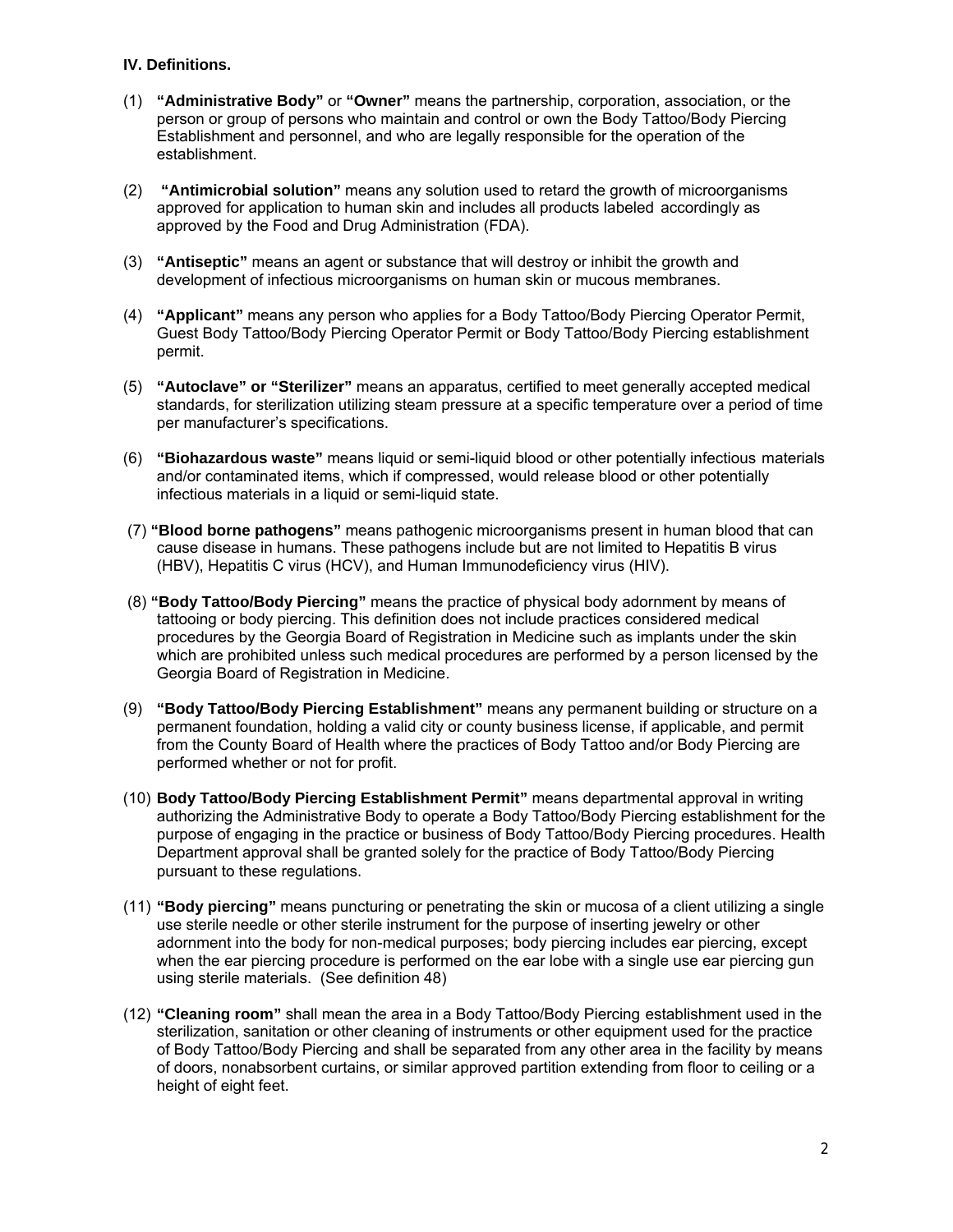- (13) **"Client"** or **"customer"** shall mean an individual upon whom one or more Body Tattoo/Body Piercing activities are to be performed.
- (14) **"Contaminated"** means the presence or the reasonably anticipated presence of blood, other body fluids, other potentially infectious materials, or potentially harmful chemicals on an item or surface.
- (15) **"Contaminated waste"** shall mean any liquid or semi-liquid blood or other potentially infectious material; contaminated items that would release blood or other potentially infectious material in a liquid or semi-liquid state if compressed; items on which there is dried blood or other potentially infectious material and which are capable of releasing these materials during handling; sharps and any wastes containing blood or other potentially infectious materials, as defined in O.C.G.A.
- (16) **"County Board of Health" or "Health Department"** means the local County Board of Health, County Health Department, County Health Department Office of Environmental Health, District Office of Environmental Health, and/or District Health Director or any other designee/agent authorized to act on behalf of the Local County Board of Health such as the Georgia Division of Public Health.
- (17) **"Critical item(s)"** means those aspects of operation or conditions which, if in violation, constitute the greatest hazards to health and safety, including imminent health hazards. Critical violations shall include the following:
	- (a) Autoclave that does not meet minimum time, pressure or temperature requirements;
	- (b) Lack of a monthly negative spore or microbiological monitoring test for quality control;
	- (c) Non-disposable tubes and needles that are not sterilized or were sterilized greater than six (6) months ago;
	- (d) Work area that is not equipped or stocked as required;
	- (e) Reuse of single use equipment or supplies;
	- (f) Sterile instruments are not properly handled;
	- (g) Reusable instruments are not handled properly;
	- (h) Employees with infectious lesions on hands not restricted from Body Tattoo/Body Piercing procedures;
	- (i) Employees not practicing proper cleanliness and good hygienic practices;
	- (j) Water supply not approved or hot and cold running water under pressure not available;
	- (k) Approved sewage and liquid waste disposal not available or improper disposal of liquid wastes;
	- (l) Cross connection allowing back-siphonage present in plumbing system;
	- (m) Readily available hand washing and toilet facilities not available for operators and employees;
	- (n) Insect and rodent evidence, harborage, or outer opening present;
	- (o) Toxic items not properly stored, labeled, or used;
	- (p) Un-permitted operator performing tattooing/ Body piercing;
	- (q) Prohibited procedures occurring within establishment.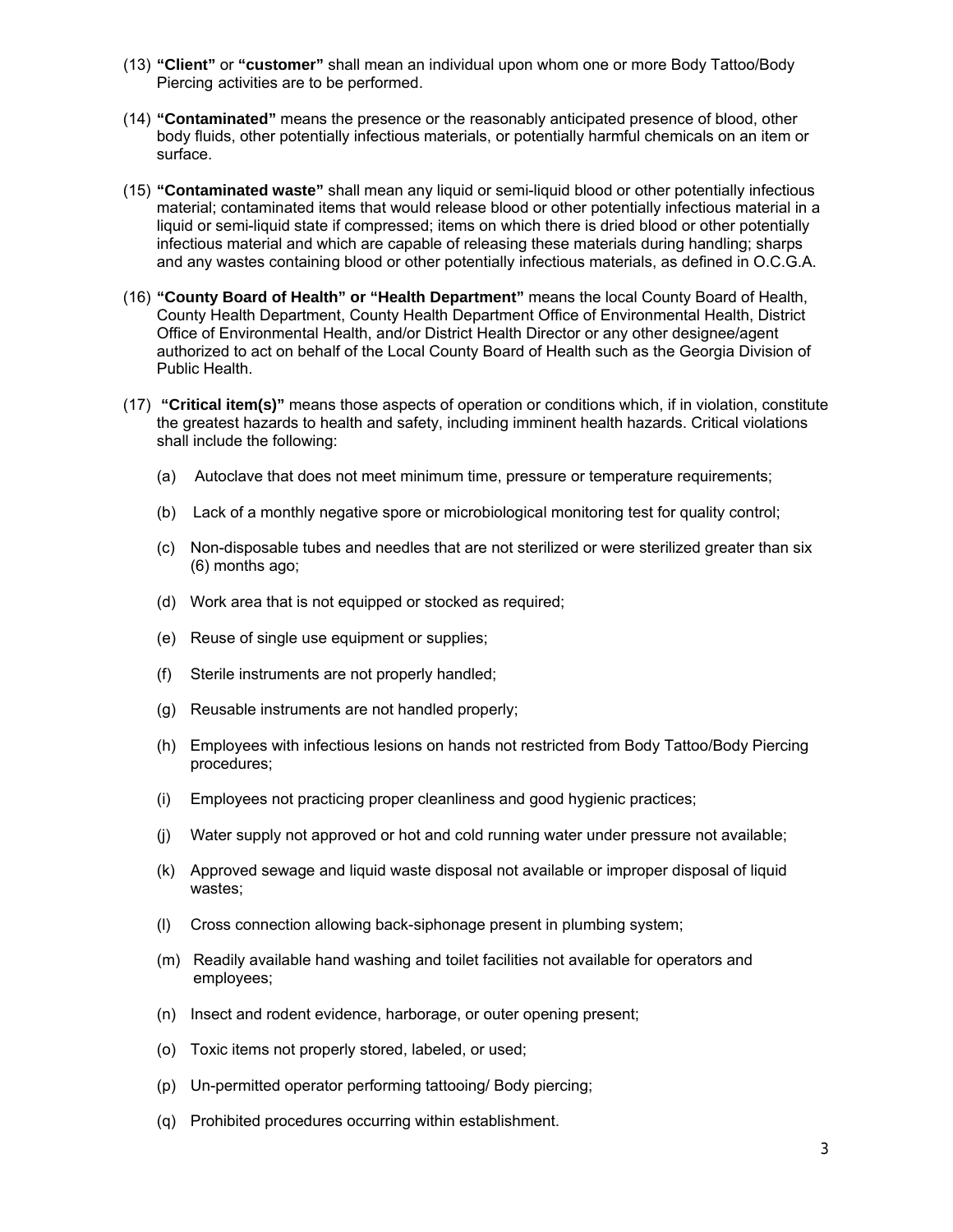- (18) **"Decontamination"** means the use of physical or chemical means to remove, inactivate, or destroy blood borne pathogens on a surface or item to the point where they are no longer capable of transmitting infectious particles and the surface or item is rendered safe for handling, use, or disposal.
- (19) "**Disinfectant**" means a solution registered as a hospital tuberculocidal disinfectant by the U.S. Environmental Protection Agency (EPA) and is intended to destroy or inactivate specific viruses, bacteria, or fungi on clean, inanimate surfaces.
- (20) **"Disinfection"** means the destruction of disease-causing microorganisms on inanimate objects or surfaces, thereby rendering these objects safe for use or handling.
- (21) **"Ear piercing"** means the puncturing of the outer ear for non-medical purposes.
- (22) **"Easily cleanable"** means that surfaces are readily accessible and made of such materials and finish and so fabricated that residue may be effectively removed by normal cleaning methods.
- (23) **"Equipment"** means all machinery, including fixtures, containers, vessels, tools, devices, implements, furniture, display and storage areas, sinks, and all other apparatus and appurtenances used in connection with the operation of a Body Tattoo/Body Piercing establishment.
- (24) **"Establishment"** means the physical location of a business which offers and performs Body Tattoo/Body Piercing procedures
- (25) **"Germicidal solution"** means any solution approved by the FDA which destroys microorganisms and is so labeled.
- (26) **"Gloves"** means medical grade disposable single use gloves labeled for surgical or examination purposes.
- (27) **"Guest Operator"** shall mean a visiting Body Tattoo/Body Piercing Operator possessing a Guest Operator Permit issued by the Health Department
- (28) **"Guest Operator Permit"** means the issuance of a 7 day permit by the Health Department to allow a person to practice Body Tattooing/Body Piercing in accordance with these regulations under the direct supervision of a permitted Body Tattoo/ Body Piercing Operator.
- (29) **"Hand Sink"** means a lavatory equipped with hot and cold potable running water under pressure, used solely for washing hands, arms, or other portions of the body. The facility shall include a soap dispenser, soap, and single use disposable towels on a dispenser.
- (30) **"Imminent health hazard"** means any condition, deficiency, or practice, as discovered by the environmental health inspector which, if not corrected, is very likely to result in disease transmission, injury, or loss of life to any person.
- (31) **"Informed Consent"** means the Health Department-approved statement that a client signs prior to receiving a Body Tattoo/Body Piercing procedure notifying them of the possible hazards of receiving a tattoo or piercing.
- (32) **"Instruments"** means hand pieces, needles, needle bars, and other instruments that may come in contact with a client's body or may be exposed to bodily fluids during any Body Tattooing/ Body Piercing procedure.
- (33) **"Jewelry"** means any ornament used in any Body Piercing procedure which is inserted into a newly pierced area. Jewelry used shall be one of the following: Surgical Steel that is American Society of Testing Materials International (ASTM) F-138, International Standards Organization (ISO) 5832-1, or ISO 10993-(6,10 or 11) compliant; Titanium that is ASTM F-136, ASTM- 67, or ISO 5832-3 compliant; Niobium; Solid Platinum; Biocompatible Polymers Tygon, PTPE, or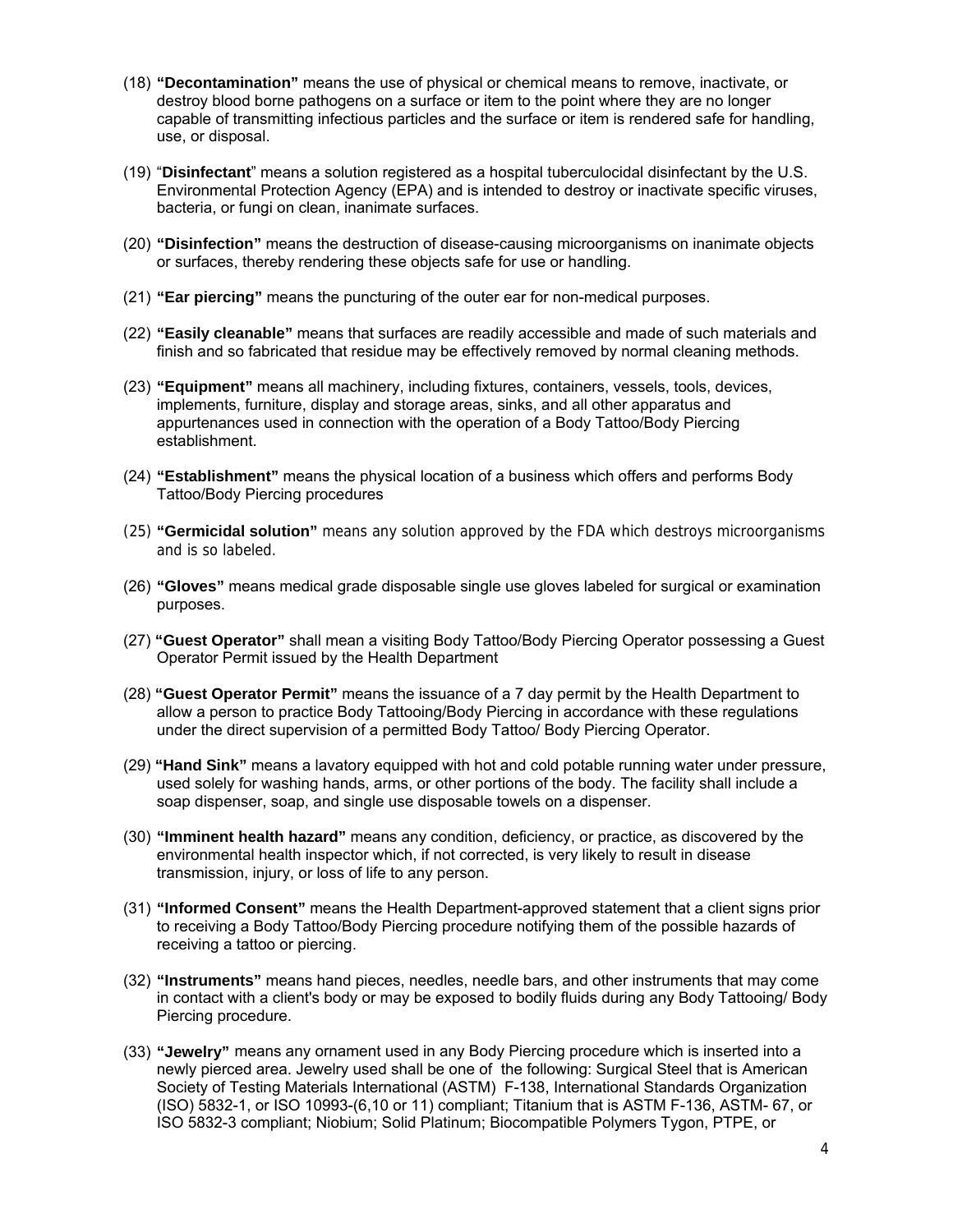Bioplast; Glass such as fused quartz, lead-free borosilicate and lead-free soda-lime glass that can be autoclaved; or Solid 14 karat or higher, white or yellow nickel-free gold. Copies of the jewelry manufacturer's documentation, which verify compliance with these standards, must be available for inspection on request.

- (34) **"Microbiological monitoring for quality control"** means the use of a standard spore, to challenge the sterilization process.
- (35) **"Minor"** means an individual under the age of eighteen (18).
- (36) **"Notification of Risk" or "Disclosure Statement"** means a framed, posted Health Departmentapproved statement which notifies clients of the possible hazards of Body Tattoo/Body Piercing procedures.
- (37) **"Occupational exposure"** means a specific eye, mouth, other mucous membrane, non-intact skin, or parenteral contact with blood or other potentially infectious materials resulting from the performance of an employee's activities.
- (38) **"Operator"** means a person at least eighteen (18) years of age who performs tattooing or body piercing and who is responsible for complying with applicable provisions of these regulations.
- (39) **"Operator Permit"** shall mean a document issued by the Health Department pursuant to this Body Tattoo/Body Piercing Regulation authorizing a person to conduct allowed Body Tattoo/Body Piercing procedures.
- (40) **"Personal protective equipment"** means specialized clothing or equipment, such as gloves or lap cloth, worn by an employee for protection against a hazard. General work clothes not intended to function as protection against a hazard are not considered to be personal protective equipment.
- (41) **"Personnel"** means the permit holder, any person who performs Body Tattoo/Body Piercing, persons having supervisory or management duties, or any other person employed or working in a Body Tattoo/Body Piercing establishment. Such an individual may or may not be an Operator.
- (42) **"Physician"** or **"osteopath"** means a person licensed to practice medicine in Georgia.
- (43) **"Proof of age"** means a driver's license or other generally accepted means of identification that describes the individual as eighteen (18) years of age or older, contains a photograph, and appears on its face to be valid.
- (44) **"Sanitary"** means clean and free of agents of infection or disease.
- (45) **"Sanitize"** means the application of a U.S. EPA registered sanitizer on a cleaned surface by a process that provides sufficient concentration of chemicals for enough time to reduce the microorganism level, including pathogens, to a safe level on utensils and equipment in accordance with the label instructions.
- (46) **"Sharps"** means any object, sterile or contaminated, that may intentionally or accidentally cut or penetrate the skin or mucosa.
- (47) **"Sharps container"** means a puncture-resistant, leak-proof container that can be closed for handling, storage, transportation, and disposal and that is labeled with the International Biohazard Symbol.
- (48) **"Single use"** means disposable products or items that are intended for one-time, one-person use and are properly disposed of by appropriate measures after use on each client. Single use items include but are not limited to piercing needles, stencils, ink cups, razors, single use instruments, cotton swabs or balls, tissues or paper products, paper or plastic cups, gauze and sanitary coverings, medical grade absorbent liner that is waterproof on one side, and protective gloves.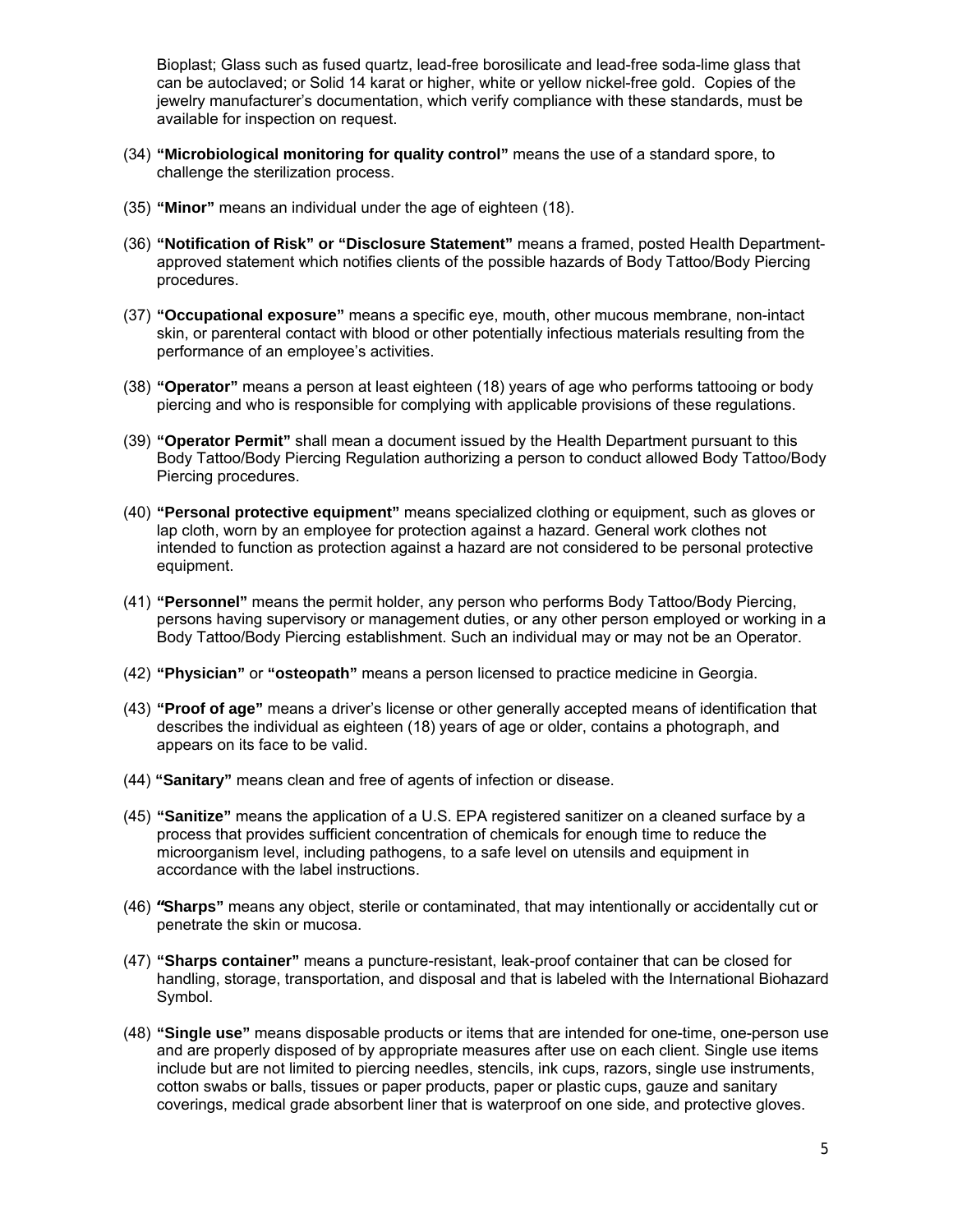- (49) **"Solid waste"** means refuse, garbage, trash, rubbish, and any other item(s) which could cause an unsanitary condition or undesirable health and safety conditions.
- (50) **"Sterilization"** or **"sterilize"** means the use of a physical or chemical procedure by which all forms of microbial life, including bacteria, viruses, spores, and fungi are destroyed including highly resistant bacterial endospores. This is achieved by holding in an autoclave for fifteen (15) minutes, at fifteen (15) pounds pressure, and at a temperature of two hundred fifty degrees (250° F) Fahrenheit or one hundred twenty-one degrees (121°C) Celsius, or any equivalent procedure resulting in complete destruction of microbial life including spores.
- (51) **"Sterilized indicator"** means a tape, strip, bag, or other device designed to change color to indicate that sterilization temperature has been achieved during the sterilization procedure.
- (52) **"Tattoo"** means to mark or color the skin by pricking in, piercing, or implanting indelible pigments or dyes under the skin. Micropigmentation is included in this definition.
- (53) **"Ultrasonic cleaning unit"** means a unit approved by the Health Department with lid, physically large enough to fully submerge instruments in liquid, which removes all foreign matter from the instruments by means of high frequency oscillations transmitted through the contained liquid.
- (54) **"Universal precautions"** means treating all blood and body fluids as if they contain blood borne pathogens and taking proper precautions to prevent the spread of any blood borne pathogens. (See Appendix I)
- (55) **"Utensil"** means any implement, tool, or other similar device used in the storage, preparation, operation, or processing of Body Tattoo/Body Piercing.
- (56) **"Violation correction"** means a plan for correcting deficiencies in meeting these rules and regulations of the local Board of Health.
- (57) **"Waste"** means solid waste, sewage, blood and body fluids or other waste resulting from the operation of a Body Tattoo/Body Piercing establishment.

#### **V. Administrative Body.**

- (1) The Administrative Body shall be responsible for compliance with the requirements in Chapter 31- 40 of the Official Code of Georgia Annotated, with applicable administrative rules and regulations of the local County Board of Health, including but not limited to all applicable statutes, rules and regulations regarding disclosure of ownership.
- (2) The Administrative Body shall certify in its application the name(s) and exact duties of the Operators who have been designated as being responsible for carrying out the rules and policies adopted by the Administrative Body. The following information shall be included: Valid driver's license or Government issued I.D., date of birth (DOB), gender, home address, home/work phone numbers, ID photos of all operators.
- (3) Prior to being granted a permit, each Body Tattoo/Body Piercing establishment shall develop a written statement of policies and standard operating procedures including:
	- (a) Sterilization
	- (b) Employee health
	- (c) Sanitizing areas and equipment between clients
	- (d) Disposal of waste
	- (e) Record keeping
	- (f) Client screening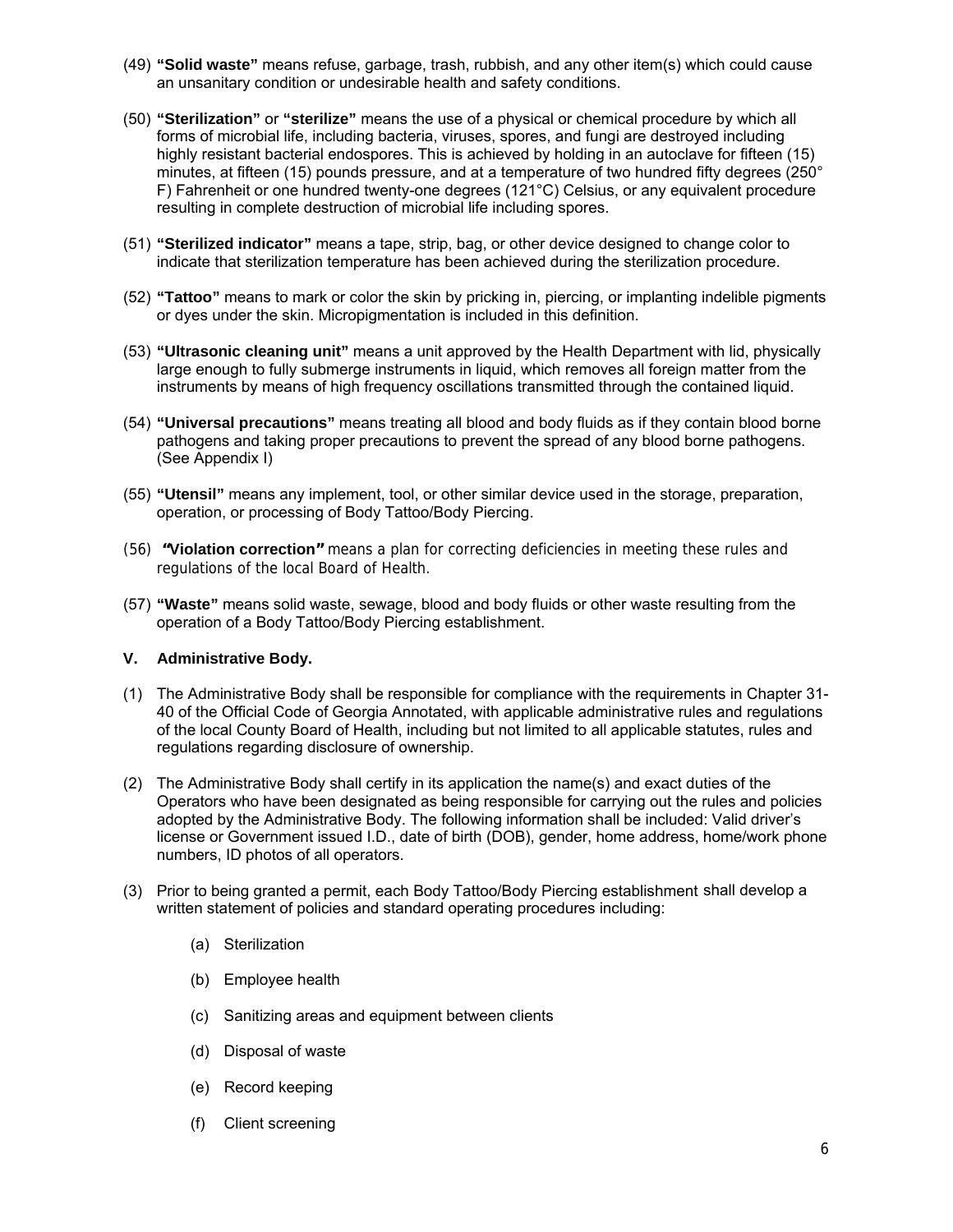- (g) Aftercare procedures
- (h) Emergency sterilization procedures
- (4) Prohibited Facilities
	- (a) Body Tattoo/Body Piercing establishment shall not be allowed in the same facilities used for human habitation, any food service establishment, retail sales area, hotel room or similar areas. This does not prohibit Body Tattoo/Body Piercing operations in completely separated areas by walls and doors of these or other businesses.
	- (b) Body Tattoo/Body Piercing establishment shall not be allowed in automobiles, mobile, transitory or other non-fixed facilities. Such non-fixed facilities include, but are not limited to, mobile trailers, tents, and recreational vehicles.
- (5) Prohibited Procedures
	- (a) Implants or other procedures involving insertion of foreign objects completely under the skin, such as 3-D procedures, are prohibited.
	- (b) Any Body Tattoo/Body Piercing procedures which result in the permanent removal of tissue or requiring medical equipment (ex. Scalpels) shall be prohibited, except that a physician or osteopath licensed under Chapter 34 of Title 43, or a technician acting under the direct supervision of such licensed physician or osteopath shall be authorized to perform such procedures.
	- (c) It shall be unlawful for any person to pierce the body, with the exception of the ear lobes, of any person under the age of 18 for the purposes of allowing the insertion of earrings, jewelry, or similar objects into the body, unless the body piercing is performed in the presence of the person's parent or legal guardian. The parent or legal guardian must have proper identification and sign a written consent form provided by the Body Tattoo/ Body Piercing establishment. The consent form must indicate the methods and part(s) of the minor's body upon which the body art procedure is performed. Nipple and genital piercing is prohibited on minors regardless of parental or legal guardian consent.
	- (d) No person under the age of eighteen (18) shall be tattooed, except that a physician or osteopath licensed under Chapter 34 of Title 43, or a technician acting under the direct supervision of such licensed physician or osteopath shall be authorized to do so.
	- (e) In accordance with O.C.G.A.16-12-5(b), it shall be unlawful for any person to perform permanent tattooing or cosmetic micropigmentation procedures within any area within one inch of the nearest part of the eye socket unless performed by a physician, licensed osteopath, or a technician acting under the direct supervision of a physician or licensed osteopath.
	- (f) No person except a duly licensed physician or a Georgia licensed laser technician under the supervision of a physician shall remove or attempt to remove any tattoo.
- (6) Body Tattoo/Body Piercing Operators shall not be under the influence of alcohol and/or drugs while performing Body Tattoo/Body Piercing procedures.
- (7) Operators shall refuse services to any person who is or appears to be under the influence of alcohol or drugs.
- (8) Body Tattoo/Body Piercing Operators shall not provide service to any person who shows evidence of being mentally incapacitated.
- (9) Live animals shall be excluded from within the Body Tattoo/Body Piercing establishment and from adjacent areas within the facility under the control of the permit holder. However, this exclusion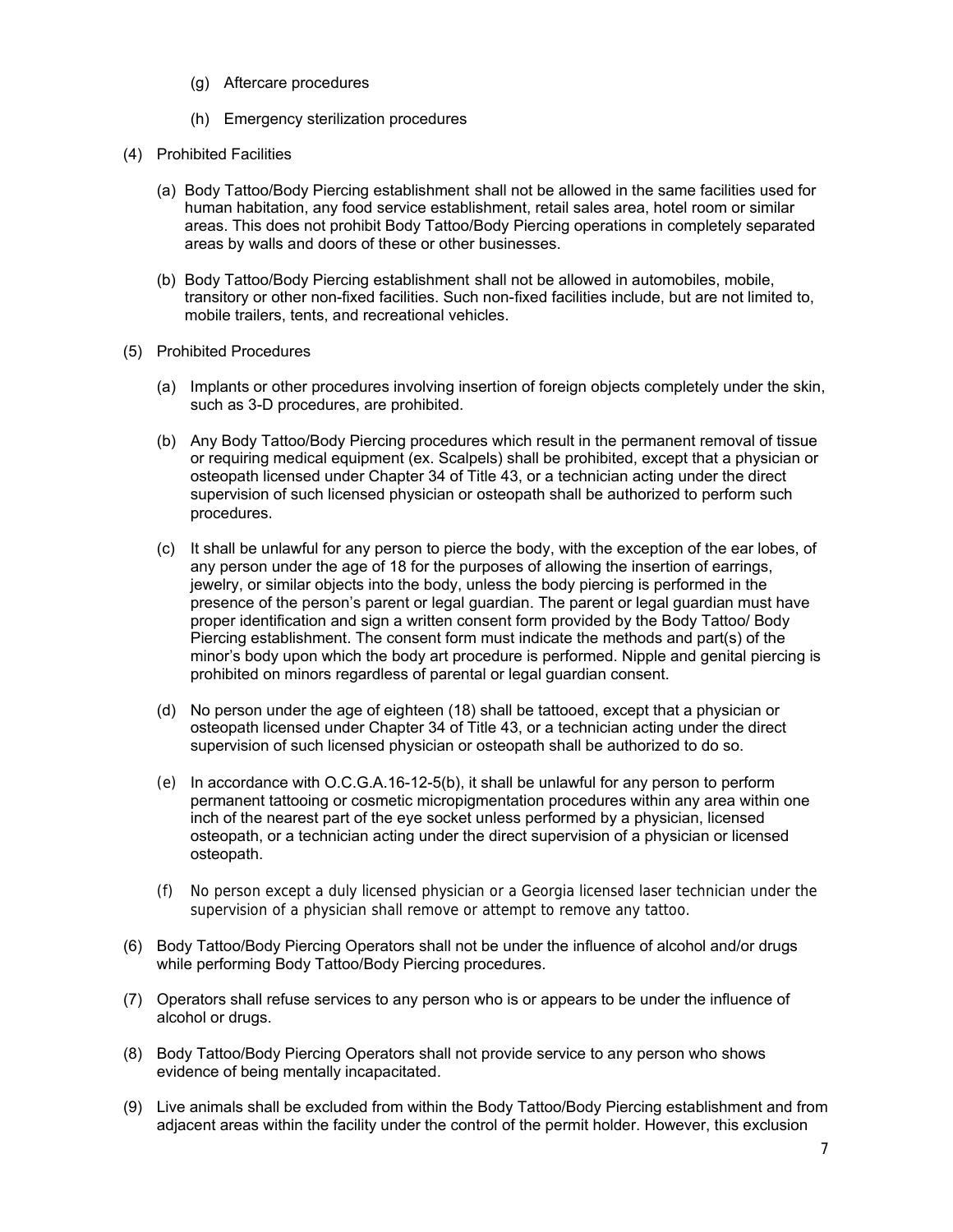does not apply to fish in aquariums. Service animals accompanying disabled persons shall be permitted in the establishment.

- (10) The skin of the Body Tattoo/Body Piercing Operator shall be free of rash, any lesion or visible sign of infection. A Body Tattoo/Body Piercing Operator shall not conduct any form of Body Tattoo/Body Piercing activity upon any area of a client that evidences the presence of any rash, lesion or other visible signs of infection.
- (11) No Body Tattoo/Body Piercing equipment or tattoo dyes and pigments shall be made available for use to non-permitted operators or establishments.
- (12) Any future Body Tattoo/Body Piercing procedures not covered within these rules which have the potential for transmitting infectious disease must receive written Health Department approval prior to being offered to customers or patrons.
- (13) Body Tattoo/Body Piercing shall only be performed by currently approved Body Tattoo/Body Piercing Operators in a permitted Body Tattoo/Body Piercing establishment meeting the requirements of these regulations.

#### **VI. Personnel**

- (1) Persons performing the Body Tattoo/Body Piercing procedures shall successfully complete a written examination specified by the County Health Department, obtain current certification in Red Cross Basic First Aid/CPR or equivalent, and proof of successful completion of an Occupational Safety and Health Administration (OSHA) approved Blood Borne Pathogen/Universal Precautions training program, at least yearly as required by OSHA. Training/courses provided by professional Body Tattoo/Body Piercing organizations/associations or by equipment manufacturers may also be submitted for consideration.
- (2) The Body Tattoo/Body Piercing establishment owner shall make available, at no cost to the personnel, Hepatitis B vaccination series, as well as any routine booster dose(s) to every person who may have occupational exposure to blood or other potentially infectious material. For new personnel, the vaccine shall be made available within ten (10) business days of initial work assignment.
- (3) Proof shall be provided upon request that all operators have completed the Hepatitis B vaccination series; that antibody testing has revealed that the employee is immune to Hepatitis B; or that the vaccine is contraindicated for medical reasons. Contraindication requires a dated and signed physician's statement specifying the name of the employee and stating the reason the vaccine cannot be given.
- (4) The Owner or Administrative Body must maintain a file on all employees who perform Body Tattoo/Body Piercing procedures. Employee files must be kept on location and for a minimum of two (2) years even after the employee is terminated. The employee files must be available for inspection and include the following:
	- (a) Report of Hepatitis B Vaccination, Hepatitis B antibody testing, or contraindication to Hepatitis B vaccine.
	- (b) Evidence of Red Cross Basic First Aid/CPR certification or equivalent and completion of an OSHA approved Blood Borne Pathogen/Universal Precautions training program.
	- (c) A copy of a Photo I.D.
	- (d) A copy of the Health Department issued Operator Permit.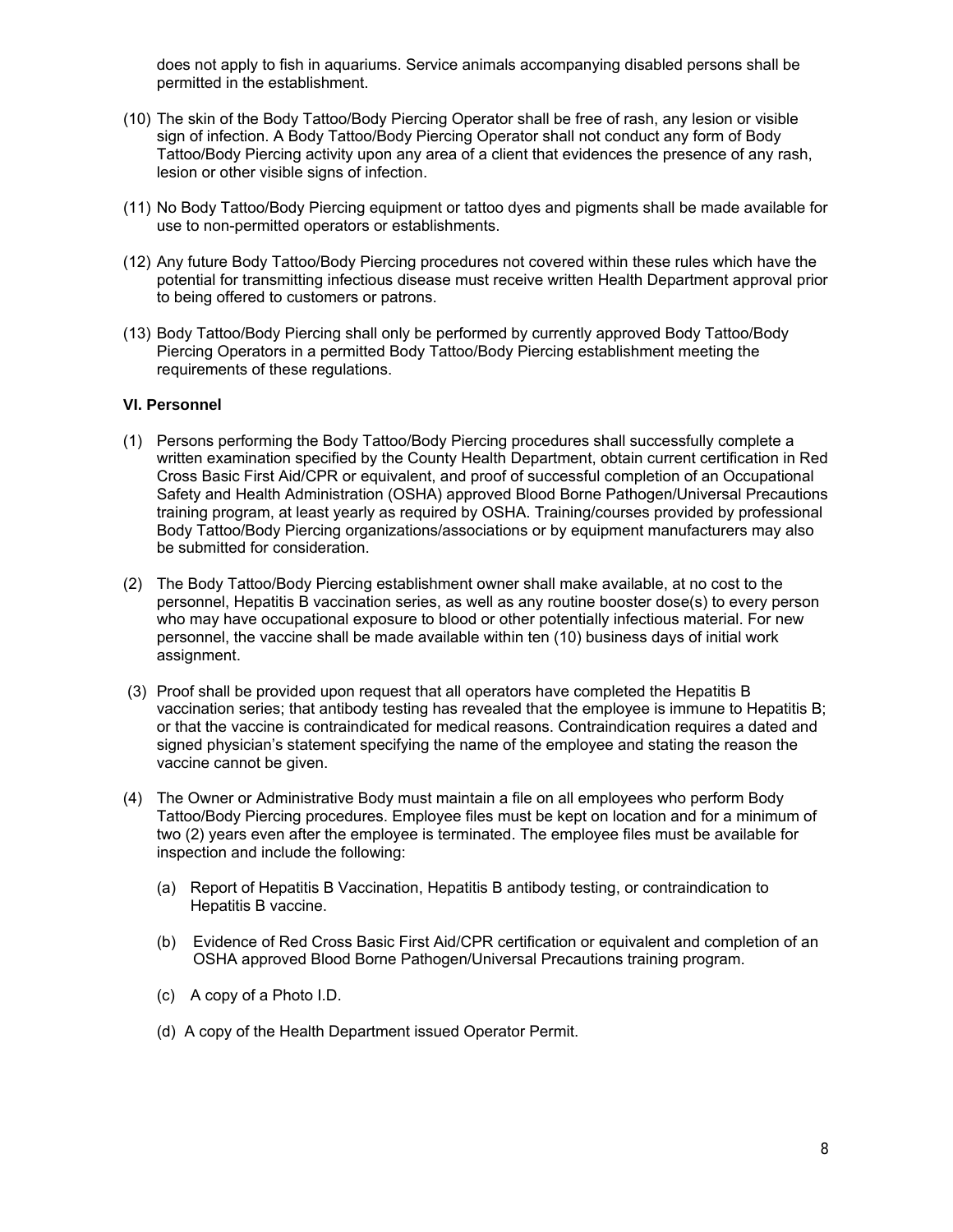## **VII. Application for Permit.**

- (1) The Administrative Body of each Body Tattoo/Body Piercing establishment shall submit to the local County Health Department an application for a permit to operate under the rules and regulations. No establishment shall be operated and no Body Tattoo/Body Piercing performed without such permit, which is current under these rules and regulations.
- (2) The application for permit shall be made on forms provided by the County Health Department.
- (3) Each application for a permit shall be accompanied by an  $8\frac{1}{2}$ " x 11" or larger page containing a detailed floor drawing to scale of the Body Tattoo/Body Piercing establishment. Such drawing shall show the accurate placement of each of the following: windows, doors, room measurements, chairs, tables, sinks, bathrooms, waiting area, and equipment placement for clients and/or staff. Plans must be submitted and approved fourteen (14) days prior to construction of a new Body Tattoo/Body Piercing establishment or remodeling of an existing Body Tattoo/Body Piercing establishment.
- (4) Specification sheets must be submitted for all equipment.
- (5) A listing of the names of all staff including the owner who will be working in the establishment shall be included with the application for a permit. This listing shall include the full name of each staff person.
- (6) The ownership of the establishment shall be fully disclosed in its application for a permit.
- (7) Zoning and other local requirements regarding proper location and establishment of Body Tattoo/Body Piercing establishments shall be addressed by the applicant with the responsible local officials.
- (8) Existing Establishments and Personnel.
	- (a) Both Body Tattoo/Body Piercing establishments and Body Tattoo/Body Piercing Operators in business at the date of adoption of the rules and regulations shall make application for a permit within (30) days of the adoption date.
	- (b) The Health Department may approve up to a (12-month) period from the date of application for compliance of physical facilities of existing establishments; provided however, that no exemptions will be granted for circumstances presenting an immediate threat to public health such as lack of potable water, toilet facilities, waste disposal, adequate lighting, adequate sinks and lavatories, and universal precautions.
	- (c) Body Tattoo/Body Piercing Operators in business at the date of adoption of these rules must be certified in Blood Borne Pathogens/Universal Precautions and Basic First Aid/CPR certification within (90 days) of adoption date.

# **VIII. Body Tattoo/Body Piercing Establishment Permit.**

- (1) Any person planning to operate a Body Tattoo/Body Piercing establishment shall obtain a written application for a permit on a form provided by the Health Department through the local County Health Department prior to operating a Body Tattoo/Body Piercing establishment.
- (2) A new or initial application is required for Body Tattoo/Body Piercing establishments that have not previously been permitted or for instances when ownership changes. To be eligible for a permit the establishment must be in compliance with these rules and regulations.
- (3) The local Health Department shall issue a Body Tattoo/Body Piercing establishment permit:
	- (a) Upon receiving a completed application and plans with applicable fees;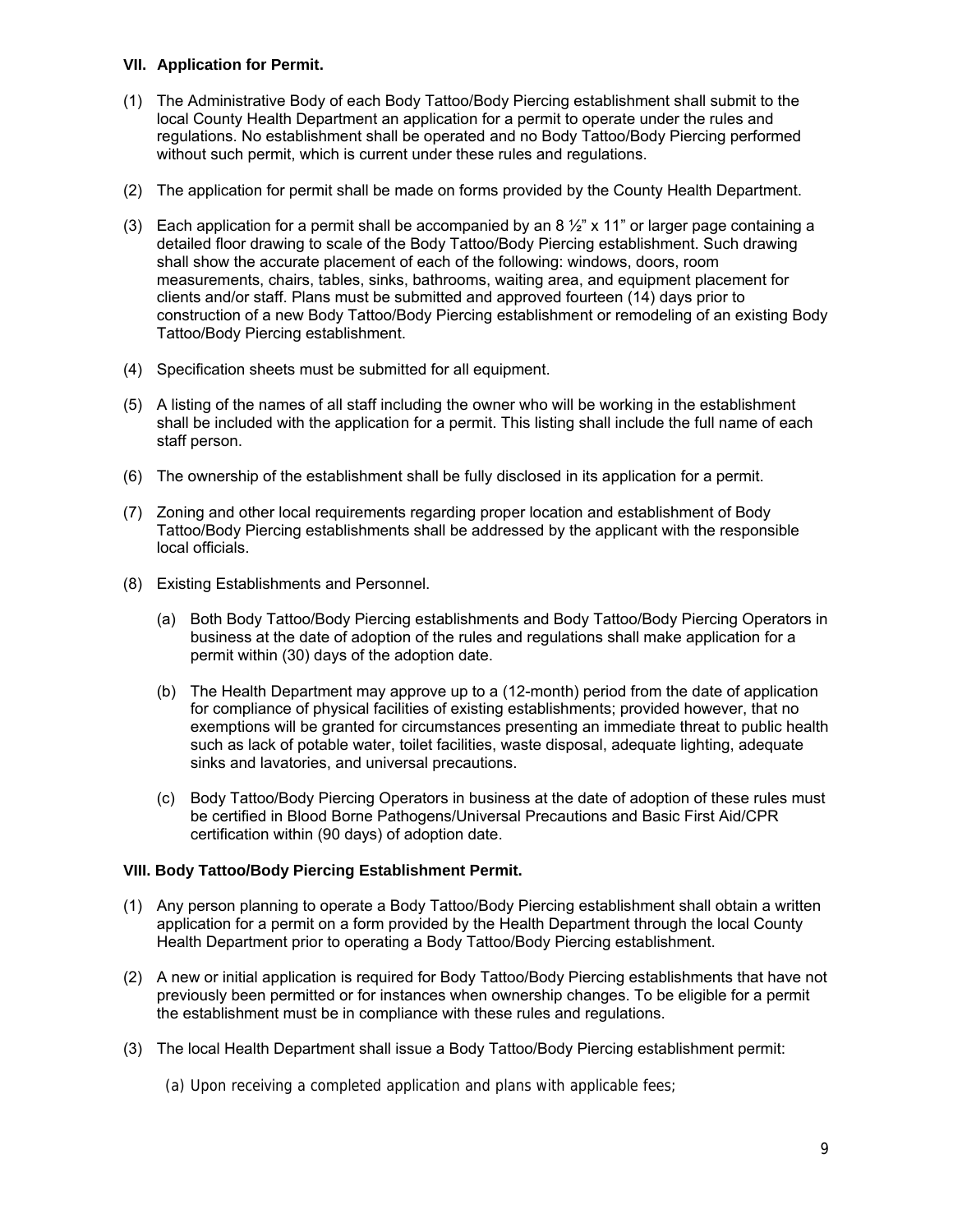- (b) After an inspection of the proposed facility reveals that the facility is in compliance with requirements of these rules.
- (4) The establishment permit and framed "Notification of Risk" shall be displayed in within fifteen feet (15') of the front or primary public door and between five feet (5') and seven feet (7') from the floor and in an area where it can be read at a distance of one foot (1') away.
- (5) Permits shall expire on June  $30<sup>th</sup>$  each year and are not transferable from one facility to another.
- (6) A permit shall no longer be valid and shall be returned to the Health Department when the establishment ceases to operate, has moved to another location, the ownership changes, or the permit is suspended, revoked or expired.
- (7) An establishment which fails to comply with these rules and regulations shall be subject to the sanctions available to the County Health Department pursuant to O.C.G.A. 31-5 including, but not limited to, denial or revocation of its permit by the County/Health Department.

## **IX. Body Tattoo/Body Piercing Operator Permit.**

- (1) No person shall practice Body Tattoo/Body Piercing procedures without first obtaining a Body Tattoo/Body Piercing Operator Permit from the County Health Department.
- (2) An applicant for a Body Tattoo/Body Piercing Operator permit must be a minimum of 18 years of age and shall demonstrate to the Health Department his/her successful compliance with all training, disclosure, consent and educational requirements of this Body Tattoo/Body Piercing Regulation prior to the issuance or renewal of a Body Tattoo/Body Piercing Operator Permit by the Department.
- (3) Application for the Body Tattoo/Body Piercing Operator permit shall include:
	- (a) Name
	- (b) Date of Birth
	- (c) Sex
	- (d) Residence address
	- (e) Mailing address
	- (f) Phone number
	- (g) Place(s) of employment as a Body Tattoo/Body Piercing Operator
	- (h) Photo I.D.
	- (i) Proof of passing the departmental exam, successful completion of an OSHA approved Blood Borne Pathogen/ Universal Precautions training program and Basic First Aid/CPR class approved by the Health Department.
- (4) No permit will be issued without successfully completing an OSHA approved course in Blood Borne Pathogens/Universal Precautions, Basic First Aid/CPR and passing departmental exam.
- (5) Individuals seeking a Body Tattoo/Body Piercing Operator permit shall submit a completed application provided by the Health Department, pay a set fee determined by the Health Department, and provide proof of Health Department-required courses.
- (6) Acting within the scope of the permit: A Body Tattoo/Body Piercing Operator shall only perform those form(s) of Body Tattoo/Body Piercing that is/are indicated in the Body Tattoo/Body Piercing Operator permit application submitted to the Health Department.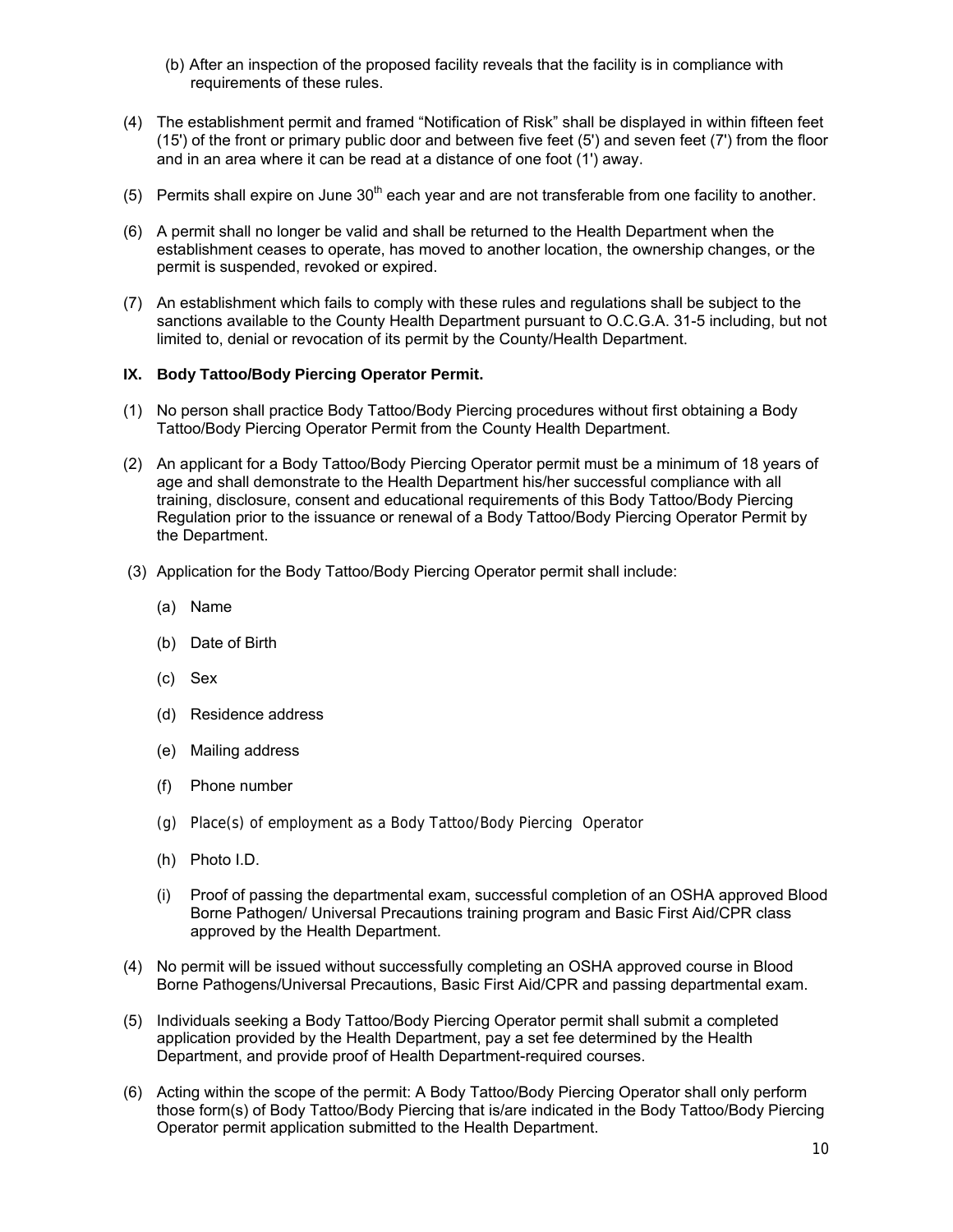- (7) The Body Tattoo/Body Piercing Operator permit shall expire on June 30<sup>th</sup> each year and must be renewed unless revoked sooner by the Health Department.
- (8) In order for a Body Tattoo/Body Piercing Operator permit to be renewed, Body Tattoo/Body Piercing Operators must attend a Health Department-approved educational class on Blood Borne Pathogens/Universal Precautions every year as required by OSHA, maintain current certification in Basic First Aid/CPR, and pay all applicable fees.
- (9) All Body Tattoo/Body Piercing Operator permits shall be posted in a prominent and conspicuous area where they may be readily observed by clients.
- (10) Guest Body Tattoo/Body Piercing Operator Permit.
	- (a) The Health Department may issue one (7-day) Permit per year to a Guest Body Tattoo/Body Piercing Operator. Such Guest Body Tattoo/Body Piercing Operator Permit will allow a person to practice Body Tattoo/Body Piercing under the direct supervision of a Body Tattoo/Body Piercing Operator holding a valid Body Tattoo/Body Piercing Operator Permit issued by the Health Department. The issuance of a Guest Body Tattoo/Body Piercing Operator Permit is conditioned upon the applicant demonstrating the following:
		- 1. The applicant has received training equivalent to the minimum training requirement set by this Body Tattoo/Body Piercing Regulation;
		- 2. The applicant shall provide a letter of consent signed by a Health Department-approved Body Tattoo/Body Piercing Operator, a copy of the Body Tattoo/Body Piercing Operator Permit, and a copy of the Body Tattoo/Body Piercing establishment permit where the applicant will practice any Body Tattoo/Body Piercing procedures;
		- 3. Paying a set application fee paid to the Health Department.
	- (b) No visiting Body Tattoo/Body Piercing Operator shall practice Body Tattoo/Body Piercing without a Guest Body Tattoo/Body Piercing Operator Permit issued by the Health Department.
	- (c) Any Body Tattoo/Body Piercing Operator permitted by the Health Department requesting to have a visiting Body Tattoo/Body Piercing Operator perform under his/her supervision shall:
		- 1. Notify the Health Department in writing in advance of the proposed effective date of the requested Guest Body Tattoo/Body Piercing Operator Permit;
		- 2. Require that the visiting Body Tattoo/Body Piercing Operator obtain a Guest Body Tattoo/Body Piercing Operator permit from the Health Department.

# **X. Client Files.**

- (1) For each client, proper records of identification, Body Tattoo/Body Piercing administered, informed consent, and care instructions shall be kept and retained for a minimum of two (2) years at the establishment or pre-approved location.
- (2) Records of each client shall be prepared prior to the Body Tattoo/Body Piercing procedure being performed and shall reflect the client's name and signature, address, proof of age, date procedure performed, design, its location and name of the Operator.
- (3) A statement of Informed Consent approved by the Health Department must be read and signed by the person receiving the Body Tattoo/Body Piercing procedure and maintained in the client file.
- (4) A signed statement by the client attesting that he/she is not under the influence of alcohol and/or drugs shall be on file.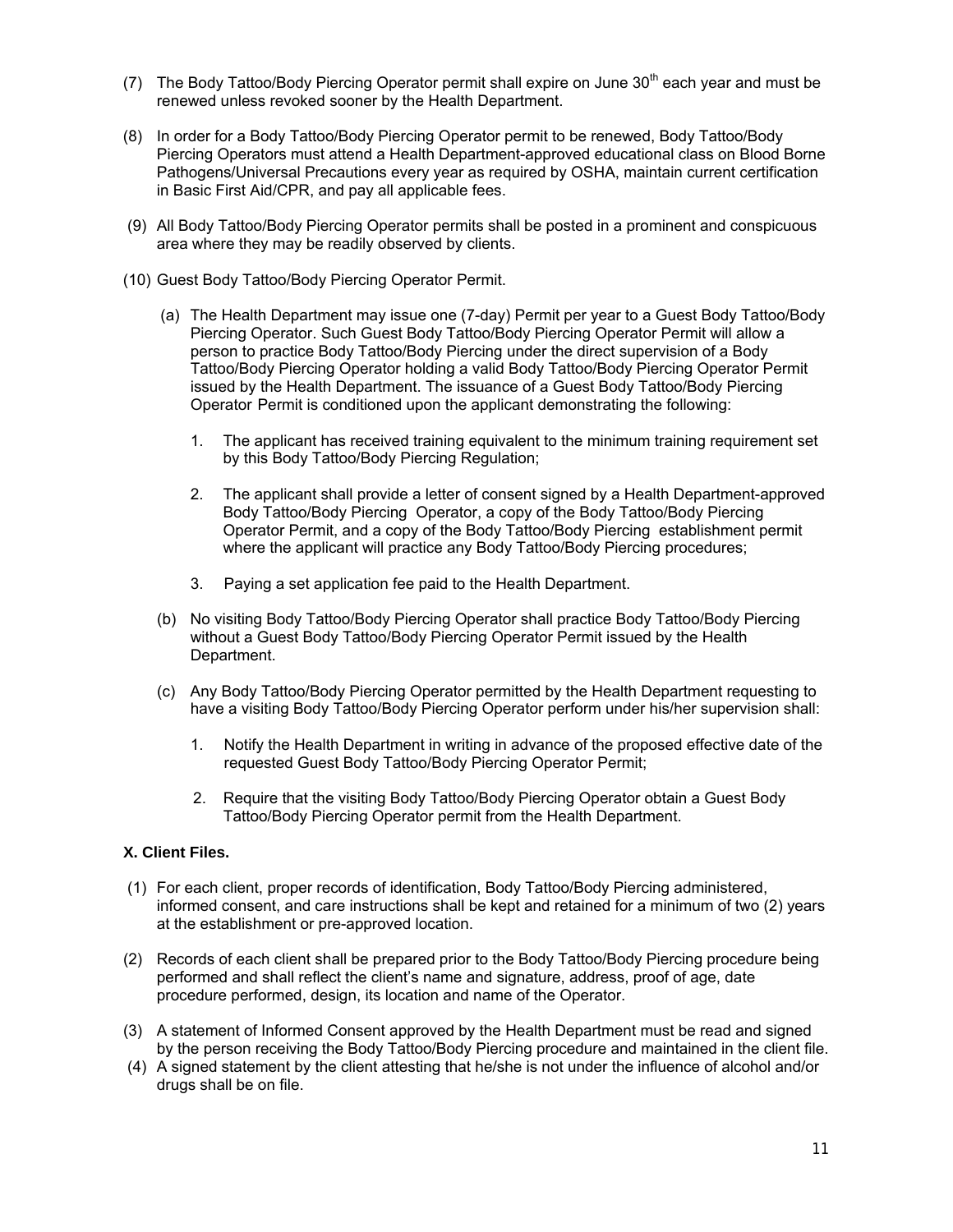- (5) A copy of instructions signed by the client advising them of proper subsequent care of the Body Tattoo/Body Piercing procedure shall be maintained on file.
- (6) A copy of notification signed by the client informing them of the risks involved and possible complications that might result from the Body Tattoo/Body Piercing procedure must be maintained on file.

## **XI. Minimum Standards.**

- (1) Each establishment where Body Tattoo/Body Piercing procedures are administered shall provide a work area separate from observers or visitors.
- (2) All new Body Tattoo/Body Piercing establishments permitted after adoption of these rules shall have a minimum of forty-five (45) square feet of floor space for each Operator in the establishment. Multiple workstations shall be separated by dividers, nonabsorbent curtains, or partitions.
- (3) At least one work area shall provide complete privacy for clients by means of doors, nonabsorbent curtains, or similar approved partition.
- (4) A Body Tattoo/Body Piercing establishment shall have a cleaning room to be used exclusively for the cleaning, disinfection, and sterilization of instruments.
	- (a) The cleaning room shall have a separate National Sanitation Foundation (NSF) approved instrument sink or stainless steel instrument sink reserved only for instrument disinfectant activities and shall be equipped with hot and cold running water.
	- (b) The cleaning room shall be separated from any other area in the facility by means of doors, nonabsorbent curtains, or similar approved partition extending from floor to ceiling or a height of eight feet.
	- (c) The cleaning room shall be equipped with an ultrasonic cleaning unit that will remove all foreign matter from the instruments and a medical grade autoclave. The autoclave shall be used to sterilize all non-disposable and reusable Body Tattoo/Body Piercing equipment.
	- (d) The autoclave shall be separated from the ultrasonic cleaner and the instruments sink by a minimum distance of forty-eight (48) inches, unless using a splashguard approved by the Health Department.
	- (e) In establishments that only tattoo, the requirement for an ultrasonic cleaning unit and autoclave may be waived if the establishment only stores and uses commercially purchased sterile single use disposable tattoo instruments.
- (5) A wrist-action or foot pedal-operated hand sink shall be provided for each private workstation and for every two adjacent workstations. Hand sinks shall be no more than fifteen (15) feet of unobstructed distance from any workstation. Obstructions include, but are not limited to, doors. Establishments in operation prior to the adoption of these rules and regulations shall have a hand sink located within thirty-five (35) feet of unobstructed distance from each workstation.
- (6) The use of common towels and cloths is prohibited. Hand sinks shall be equipped with a soap dispenser and single use disposable towels on a dispenser.
- (7) Hot water must be a minimum of one hundred ten (110) degrees Fahrenheit.
- (8) At least one janitorial sink or one curbed cleaning facility equipped with a floor drain shall be provided and conveniently located for the cleaning of mops or similar wet floor cleaning tools and for the disposal of mop water and similar liquid waste. Any hand washing sink and instrument sink shall not be used as a janitorial sink.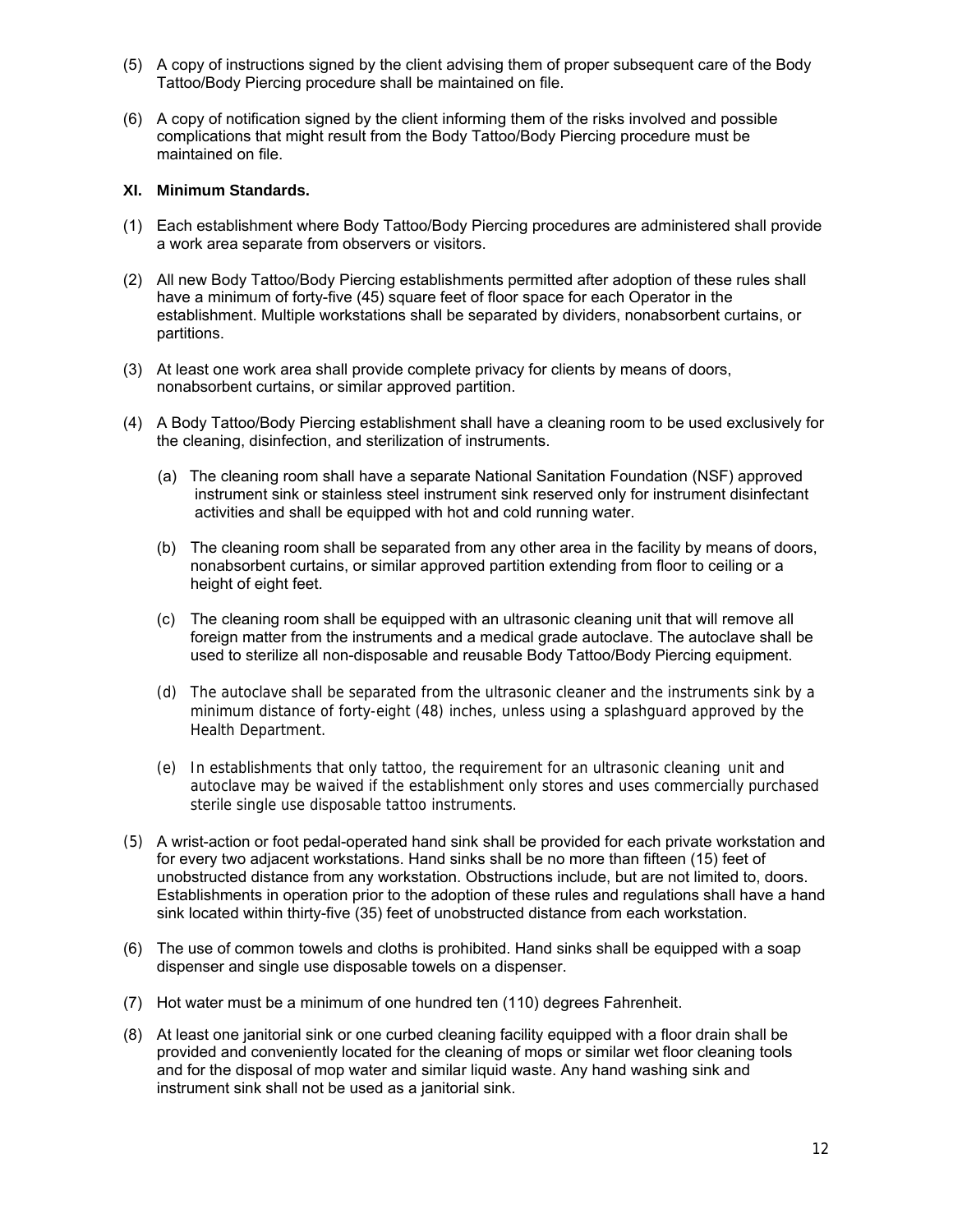- (9) Each location shall have the facilities to properly dispose of all waste material. All materials (e.g., needles) must be disposed of in accordance with Georgia Department of Natural Resources – Environmental Protection Division – Solid Waste Management – Chapter 391-3-4.15.
- (10) Sanitary Facilities and Controls.
	- (a) Water Supply.
		- 1. Enough potable water for the needs of the Body Tattoo/Body Piercing establishment shall be provided from an approved source that is a public water system; or a nonpublic water system that is constructed, maintained and operated according to applicable state or local codes.
		- 2. Water from a public water system shall meet 40 CFR 141 ― National Primary Drinking Water Regulations and state drinking water quality standards.
		- 3. Water from a non-public water system shall follow guidelines established in the Georgia EPD and Division of Public Health Memorandum of Understanding for Non- Public Water Supplies.
		- 4. The most recent sample report for the non-public water system shall be retained on file in the Body Tattoo/Body Piercing establishment and results must be forwarded to the local Environmental Health Office.
	- (b) Sewage. All sewage, including liquid water, shall be disposed of by a public sewerage system or by a sewerage disposal system constructed and operated according to law.
	- (c) Plumbing. Plumbing shall be sized, installed, and maintained according to law. There shall be no cross-connection between the potable water supply and any other water supply or other source of contamination.
- (11) Toilet Facilities.
	- (a) Toilet facilities shall be designed, installed, and maintained according to law. Toilet facilities shall be made available to customers. Public access to toilet facilities shall not be through cleaning rooms or work areas; however, for establishments in business prior to the adoption of these regulations, access through such areas may be allowed if the risk of contamination is determined to be minimal.
	- (b) Toilet rooms opening directly into work or client waiting areas shall be completely enclosed and shall have tight-fitting, self-closing, solid doors, which shall be closed except during cleaning or maintenance.
	- (c) All toilet rooms shall have sufficient mechanical ventilation to keep them free of excessive heat, steam, condensation, vapors, obnoxious odors, smoke, and fumes.
	- (d) Toilet fixtures shall be kept clean and in good repair. A supply of toilet tissue on a dispenser shall be provided at each toilet at all times. Easily cleanable receptacles shall be provided for waste materials. Toilet rooms shall have at least one covered waste receptacle.

(12) Hand Sinks.

- (a) Hand sinks shall be designed, installed, and maintained according to law. Facilities shall be of sufficient number and location to permit convenient use by clients and operators.
- (b) Each hand sink shall be provided with hot and cold water tempered by means of a mixing valve or combination faucet. Any self-closing, slow-closing, or metering faucet used shall be designed to provide a flow of water for at least 20 seconds without the need to reactivate the faucet.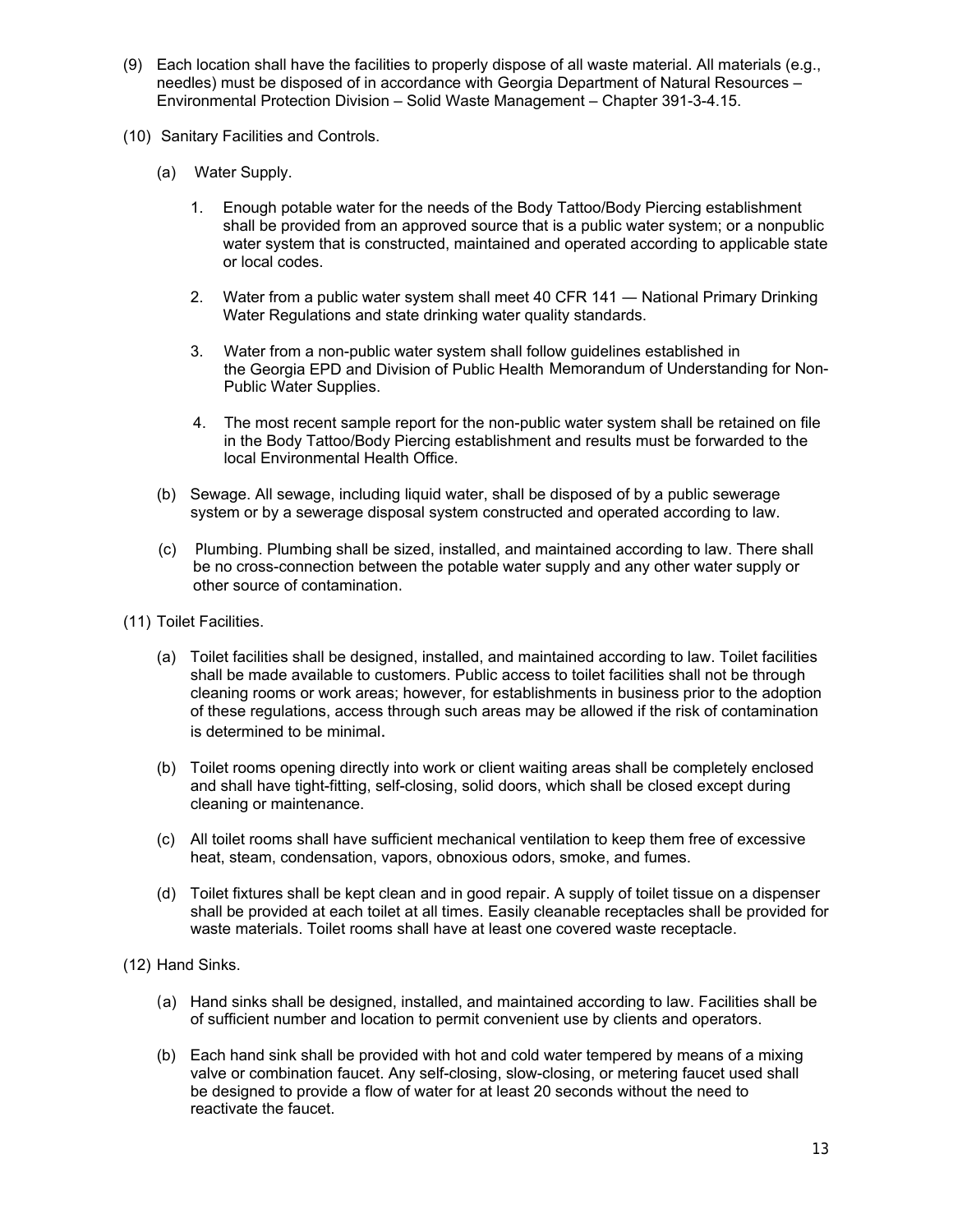- (c) An approved soap dispenser with liquid soap shall be available at each hand sink. A supply of single use sanitary towels shall be conveniently located near each lavatory. Easily cleanable covered waste receptacles shall be conveniently located near the hand washing facilities.
- (d) Soap dispensers, paper towel dispensers, and all related fixtures shall be kept clean and in good repair.
- (13) Solid Waste.
	- (a) Garbage and refuse shall be kept in durable, easily cleanable, leak proof and non-absorbent containers. Containers shall be kept in a clean and sound condition and disposed of according to O.C.G.A. 12-8-20.
	- (b) At least one covered waste receptacle shall be provided in each Operator area and each toilet room. Receptacles in the operator area shall be emptied daily and solid waste shall be removed from the premises at least weekly or more often if necessary. All refuse containers shall be covered when not in use and maintained.
	- (c) There shall be a sufficient number of containers to hold all the garbage and refuse that accumulate.
- (14) The premises shall be kept in such condition as to prevent the entrance, harborage, or feeding of insects, rodents, or vermin.
- (15) Floors and floor coverings of all work areas, dressing rooms, locker rooms, toilet rooms and vestibules shall be constructed of smooth, nonabsorbent, durable material and maintained in good repair. Carpeting is allowed in the lobby area only and shall be of closely woven construction, properly installed, easily cleanable, and maintained in good repair.
- (16) Walls, Ceilings, and Attachments.
	- (a) Walls must be painted, covered, or sealed in a manner which would allow for easy and effective cleaning. Ceilings shall be maintained in good repair allowing for easy and effective cleaning.
	- (b) Light fixtures, vent covers, wall-mounted fans, and similar equipment attached to walls and ceilings shall be easily cleanable and maintained in good repair.
- (17) Physical Facilities. Floors, walls, ceilings, and attached equipment and decorative materials shall be kept clean and maintained in good repair.
- (18) Lighting.
	- (a) Artificial light sources shall be installed to provide at least 50 foot candles of light on all work area surfaces and at equipment washing work levels.
	- (b) Artificial light sources shall be installed to provide at a distance of 30 inches from the floor at least 10 foot candles of light in all other areas.
- (19) All rooms shall have sufficient ventilation to keep them free of excessive heat, steam, condensation, vapors, obnoxious odors, smoke, and fumes.
- (20) Poisonous or Toxic Materials.
	- (a) Materials permitted: There shall be present in the Body Tattoo/Body Piercing establishment only those poisonous or toxic materials necessary for maintaining the establishment and cleaning or sanitizing equipment, as well as controlling insects and rodents.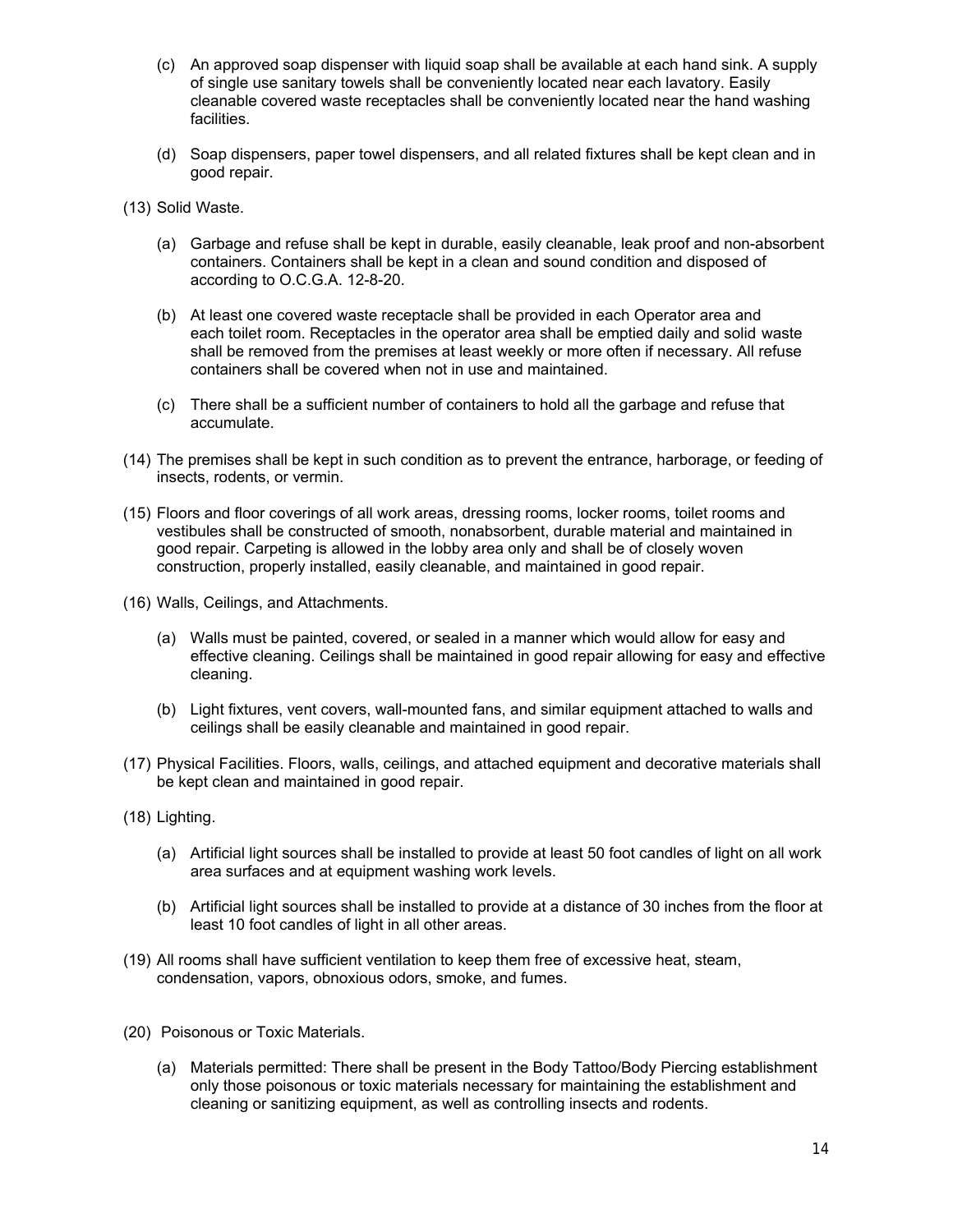- (b) Containers of poisonous or toxic materials shall be prominently and distinctly labeled according to law for easy identification of contents.
- (c) Toxic items shall be stored separately from other forms of materials used in Body Tattoo/Body Piercing procedures.
- (d) Spray bottles containing cleaning solutions may be used for the purpose of cleaning but not while conducting a Body Tattoo/Body Piercing procedure.
- (22) Premises.
	- (a) Body Tattoo/Body Piercing establishment shall be kept neat, clean, and free of litter and rubbish.
	- (b) Only articles necessary for the operation and maintenance of the Body Tattoo/Body Piercing establishment shall be stored within the establishment.
- (23) Animals: If applicable, all fish aquariums shall be cleaned and maintained in good repair. Reptiles are prohibited due to the possibility of *Salmonella* and other infectious microbes.
- (24) Equipment and Utensils.
	- (a) Materials.
		- 1. Multi-use equipment and utensils shall be constructed and repaired with safe materials, including finishing materials; they shall be corrosion resistant and nonabsorbent; and they shall be smooth, easily cleanable, and durable under conditions of normal use. Single-service articles shall be made from clean, sanitary, and safe materials.
		- 2. Re-use of single use articles is prohibited.
	- (b) Design and Fabrication.
		- 1. General: All equipment and utensils, including plastic ware, shall be designed and fabricated for durability under conditions of normal use and shall be resistant to denting, buckling, pitting, and chipping.
			- a) Body Tattoo/Body Piercing operational surfaces shall be easily cleanable, smooth, and free of breaks, open seams, cracks, chips, pits, and similar imperfections, as well as free of difficult to clean internal corners and crevices.
			- b) Sinks and drain boards shall be self-draining.
		- 2. Operational surfaces: Surfaces of equipment not intended as operational surfaces, but which are exposed to splash or debris or which otherwise require frequent cleaning, shall be designed and fabricated to be smooth, washable, free of unnecessary ledges, projections, or crevices and readily accessible for cleaning. Such surfaces shall be of material and in such repair as to be easily maintained in a clean and sanitary condition.
		- 3. Needles, needle bars, needle tubes and pigments shall be designed and manufactured for the sole purpose of Body Tattoo/Body Piercing.
- (25) Aisles and working spaces: Aisles and working spaces between units of equipment and walls shall be unobstructed and of sufficient width to permit employees to perform their duties readily without contamination of equipment or of operational surfaces by clothing or personal contact.
- (26) Minimum supplies of establishment: Each work station is to be equipped or stocked in the following manner: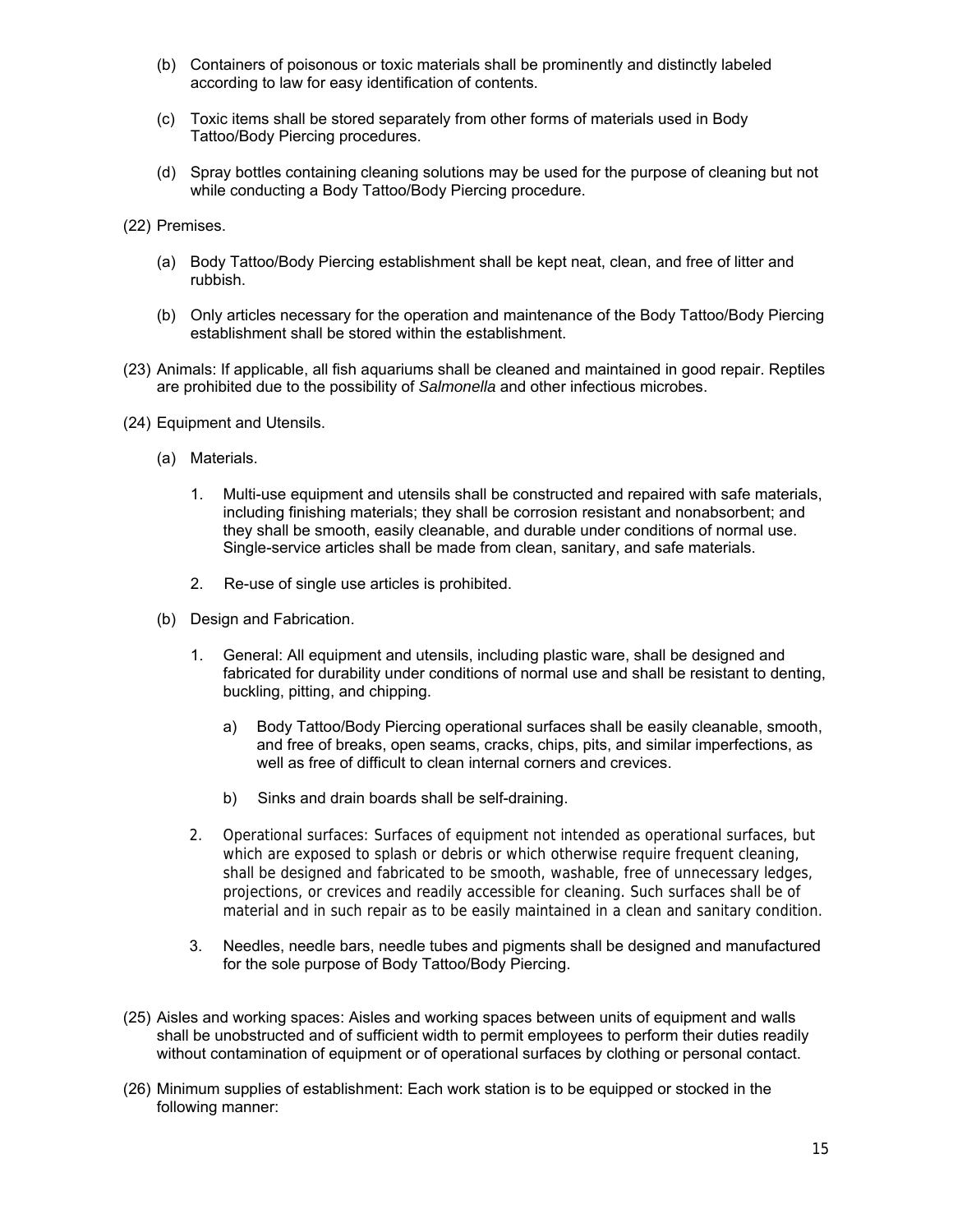- (a) Body Tattooing Establishments:
	- a minimum of six (6) sterilized needles (with bars), and six (6) sterilized needle tubes;

Body Piercing Establishments:

- A minimum of six (6) sterilized needles, six (6) sterilized receiving tubes, six (6) sterilized medical grade forceps, and six (6) sterilized hemostats/sponge clamps.
- (b) A minimum of four extra packages of disposable towels other than the package that is being used;
- (c) A minimum of three extra boxes of medical grade disposable gloves other than the box being used;
- (d) An extra supply of bandages, ointment or gel, and antimicrobial soap.

## **XII. Furnishings and Fixtures.**

- (1) Furnishings of the Body Tattoo/Body Piercing establishment shall be maintained in good condition, intact, and functional. Furnishings shall be made of or covered in a material that is easily cleanable and non-absorbent. The establishment shall be kept clean, neat, and free of litter and rubbish.
- (2) Cabinets and closed sealable containers for the storage of instruments, pigments, single use articles (e.g., gloves, ink caps, carbon, stencils, etc.) shall be provided for each Operator and shall be maintained in a sanitary manner which protects them from contamination.
- (3) Work tables and chairs shall be provided for each Operator.
	- (a) All exposed surfaces of all worktables and chairs shall be constructed of material, which is smooth, nonabsorbent, corrosion resistant, and easily sanitized.
	- (b) All exposed surfaces of work tables and chairs shall be sanitized with a disinfectant solution at the beginning of each work day, after each procedure on each individual, and at the end of each work day.

# **XIII. Supplies.**

- (1) Single use articles shall be commercially packaged and handled to protect them from contamination. These articles shall be stored in an area separate from the work area and toilet facilities.
- (2) All materials applied to the human skin, such as inks and ointments shall be commercially packaged and dispensed in single-use, disposable containers and shall be disposed of after each use.
- (3) Only commercially packaged, single-use, sterilized needles shall be used.

# **XIV. Sanitation.**

- (1) All Operator jewelry such as watches, rings, etc. shall be removed from hands prior to the start of a Body Tattoo/Body Piercing procedure.
- (2) Prior to the start of the Body Tattoo/Body Piercing procedure, the Operator shall inspect his/her hands for hangnails, small cuts, sores, and abrasions. If a cut, sore, or abrasion is detected, a bandage shall be applied for added protection before gloving. Trim fingernails to not extend past the tips of the fingers to insure that gloves are not punctured. Recent tattoos or piercings in the healing process shall also be properly covered to prevent any bodily fluid transfer.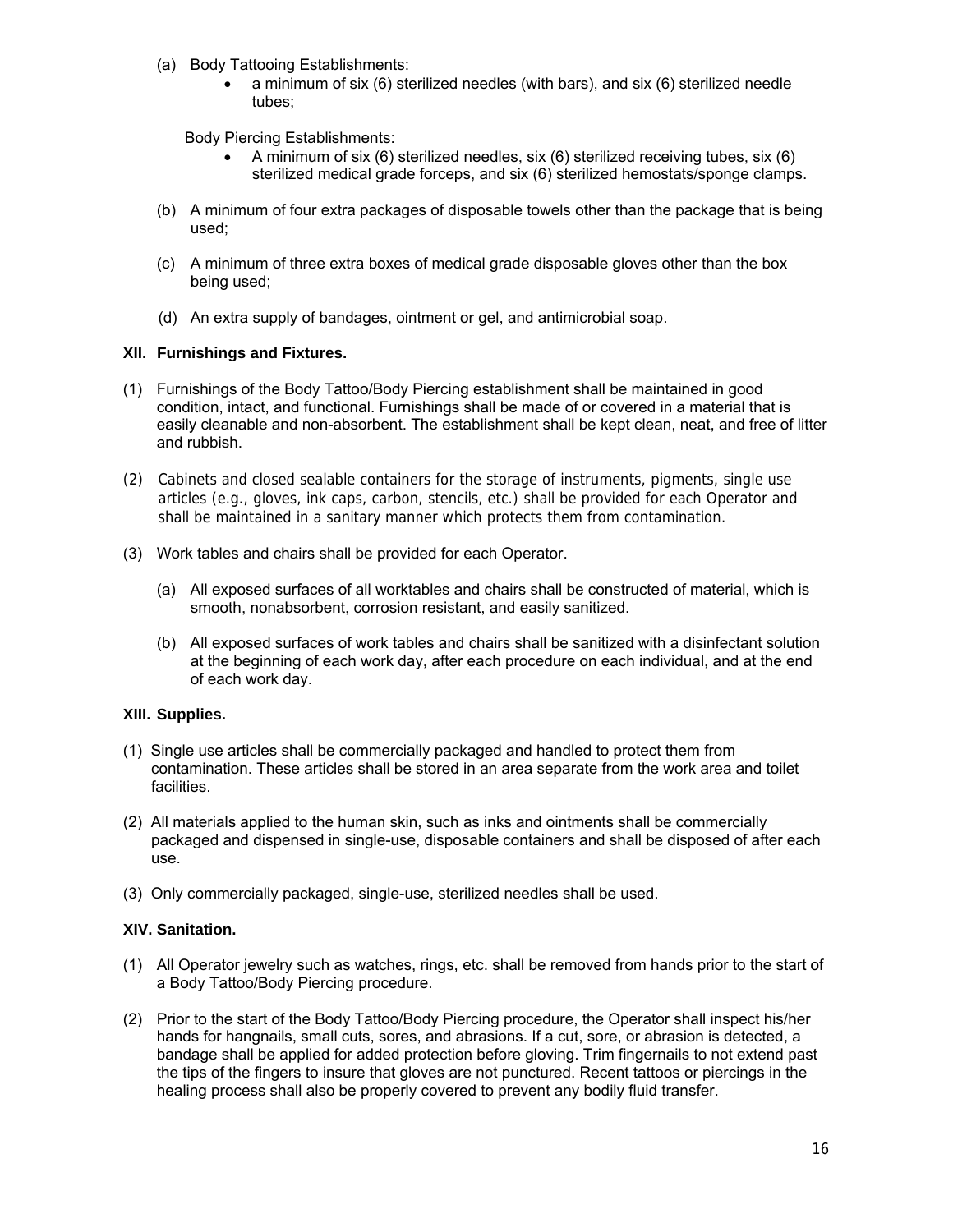- (3) Use aseptic technique. Thorough hand washing is essential before and after client contact, after handling blood and body fluids, after wearing gloves, and prior to exiting the work area.
- (4) Before performing Body Tattoo/Body Piercing procedures, the Operator must thoroughly wash hands in hot, running water with antibacterial soap, then rinse hands and dry with disposable paper towels. Use of hand sanitizers is recommended after each hand washing. Hand washing shall be done as often as necessary to remove contaminants.
- (5) Medical grade single use disposable latex or approved non-latex examination gloves shall be worn during the Body Tattoo/Body Piercing procedure. Gloves shall be changed and properly disposed of each time there is an interruption in the Body Tattoo/Body Piercing procedure, the gloves become torn or punctured, or whenever their ability to function is compromised. Hands must be thoroughly washed whenever gloves need changing and prior to the Operator leaving the workstation. Under no circumstances shall a single pair of gloves be used on more than one individual.
- (6) A Body Tattoo/Body Piercing Operator shall maintain the highest degree of personal cleanliness, conform to standard hygienic practices, and wear clean clothes when performing Body Tattoo/Body Piercing procedures. Single use aprons, smocks, or sleeve covers are acceptable. Open-toed shoes shall not be permissible.
- (7) The skin of the Operator shall be free of rash or infection. No Operator afflicted with boils, infected wounds, open sores, abrasions, weeping dermatological lesions or acute respiratory infection shall work in any area of a Body Tattoo/Body Piercing establishment in any capacity in which there is likelihood that the individual could contaminate Body Tattoo/Body Piercing equipment, supplies, or working surfaces with body substances or pathogenic organisms.
- (8) Only single use disposable razors shall be used to shave the area receiving Body Tattoo/Body Piercing.
- (9) Any item or instrument used for Body Tattoo/Body Piercing that is contaminated during the procedure shall be discarded and replaced immediately with a new disposable item or a new sterilized instrument or item before the procedure resumes.
- (10) Universal precautions, as defined in these rules, shall be observed to prevent contact with blood or other potentially infectious materials. All employees shall be trained in universal precautions.
	- (a) Assume all human blood, plasma, serum, body fluids (semen, saliva, breast milk, vaginal secretions and any fluid contaminated with blood) and tissues to be contaminated with Human Immunodeficiency Virus (HIV), Hepatitis virus, or bacteria such as Staphylococcus or Streptococcus.
	- (b) The most susceptible route of occupational infection for HIV, HBV, and HCV is by accidental needle sticks, but may include contamination of the mucous membranes, or through broken, abraded, or irritated skin. Use appropriate caution and maximum protection to prevent such contact.
	- (c) Proper decontamination procedures, emergency biohazard spill management, and proper use of biosafety equipment shall be utilized.
	- (d) Use aseptic technique. Thorough hand washing is essential after client contact, after handling blood and body fluids, after wearing gloves, and prior to exiting the work area.
	- (e) All regulated wastes shall be disposed of in labeled, manufacturer's color-coded waste containers.
	- (f) Infectious material spills shall be cleaned using an Environmental Protection Agency (EPA) registered disinfectant and universal precautions.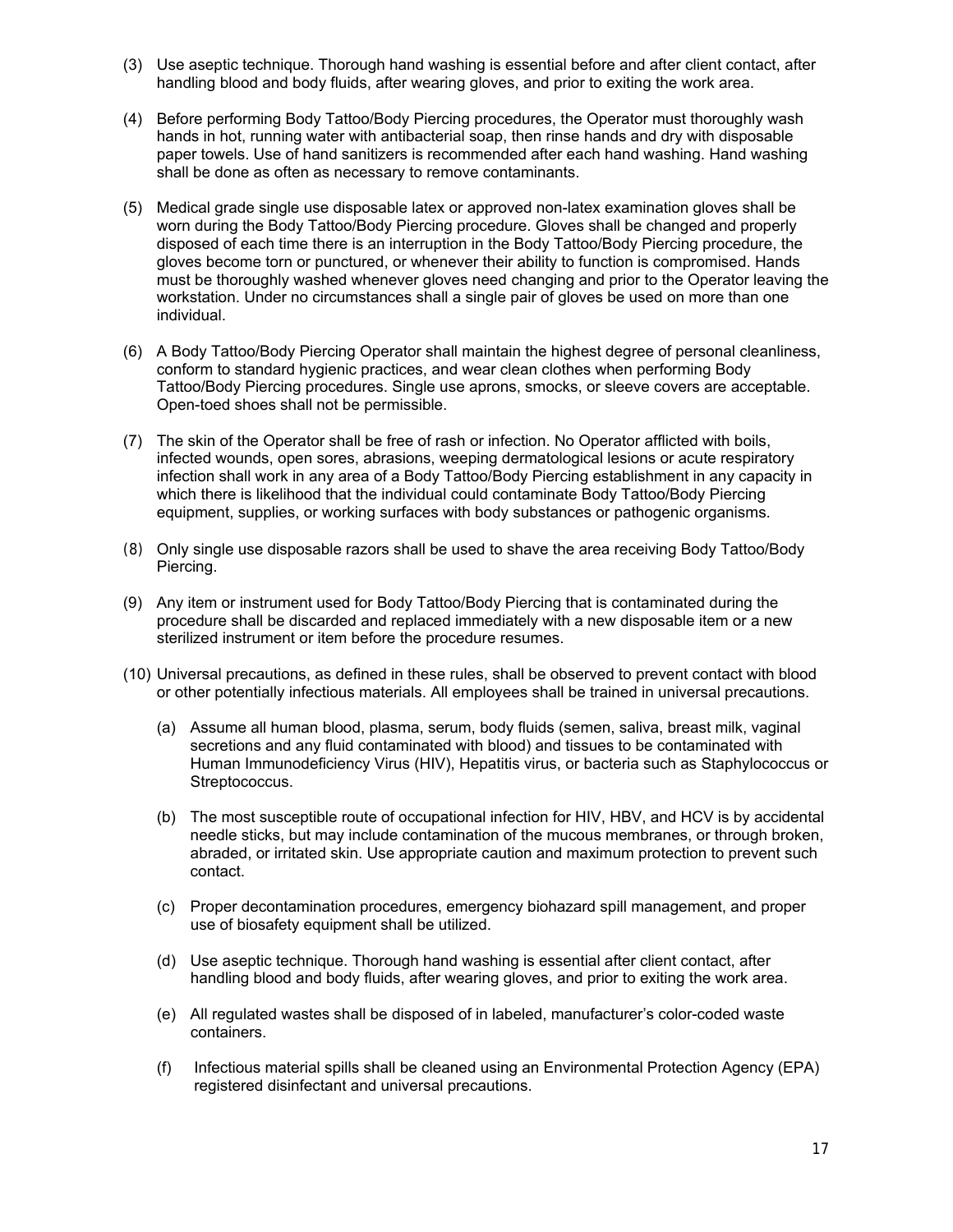- (g) Clean all work areas and equipment used in handling human biohazardous materials with an EPA registered disinfectant when concluding work to protect personnel from accidental infection.
- (h) Eating, use of tobacco products, applying cosmetics or lip balm are not permitted in the work area.
- (i) All procedures shall be performed carefully to minimize the creation of aerosols which could transmit infectious material.
- (j) Employees shall report all work related accidents, incidents, and unexplained illness to their supervisor and/or physician immediately.
- (k) Soiled gloves shall be removed in a manner to minimize the risk of self contamination or cross contamination after each operation and prior to contacting work surfaces, door knobs, wall switches, or telephones. Dispose of used gloves in a bagged trash container.
- (l) Food storage cabinets or refrigerators shall be located outside the work area.

#### **XV. Instrument Cleaning.**

- (1) Used non-disposable instruments shall be kept in a separate puncture resistant container soaked in an EPA approved disinfectant until cleaned. The solution shall be changed as recommended by the solution manufacturer.
- (2) Employees shall use personal protective equipment, protecting their eyes, nose, mouth and hands while cleaning instruments and follow manufacture's safety precautions for any chemicals used.
- (3) Instruments shall be completely disassembled and must be cleaned by immersing in detergent and water in an ultrasonic cleaning unit following manufacturer's directions. The ultrasonic unit must be sealed and covered when in use to protect from aerosolization.
- (4) After removal from ultrasonic cleaning unit, instruments shall then be brush scrubbed in hot water and soap, in a manner approved by the Health Department avoiding aerosolization, then rinsed in clean water and dried.
- (5) Ultrasonic cleaning units shall be clearly labeled "biohazardous" and placed away from the autoclave and workstations and shall be operated in accordance with the manufacturer's recommendation.
- (6) The ultrasonic cleaning unit shall be used and maintained according to manufacturer's specifications, emptied, thoroughly cleaned, and disinfected per manufacturer's recommendations after each use.

#### **XVI. Sterilization.**

- (1) Cleaned Instruments shall be packed individually in sterilized packs and sterilized in a medical grade autoclave. All sterilized packs shall contain either a sterilized indicator or internal temperature indicator.
- (2) Prior to being placed in the autoclave all equipment shall be bagged, labeled, initialed, dated and sealed. Packages will no longer be considered sterile six (6) months after the date of sterilization.
- (3) Each autoclave bag must be used in accordance with the manufacturer's recommendations and may hold no more than one individual item (e.g., one tube or needle bar). A piercing set may be bagged together.
- (4) The medical grade autoclave shall be used and maintained according to manufacturer's specifications. The medical grade autoclave shall be thoroughly cleaned and disinfected daily.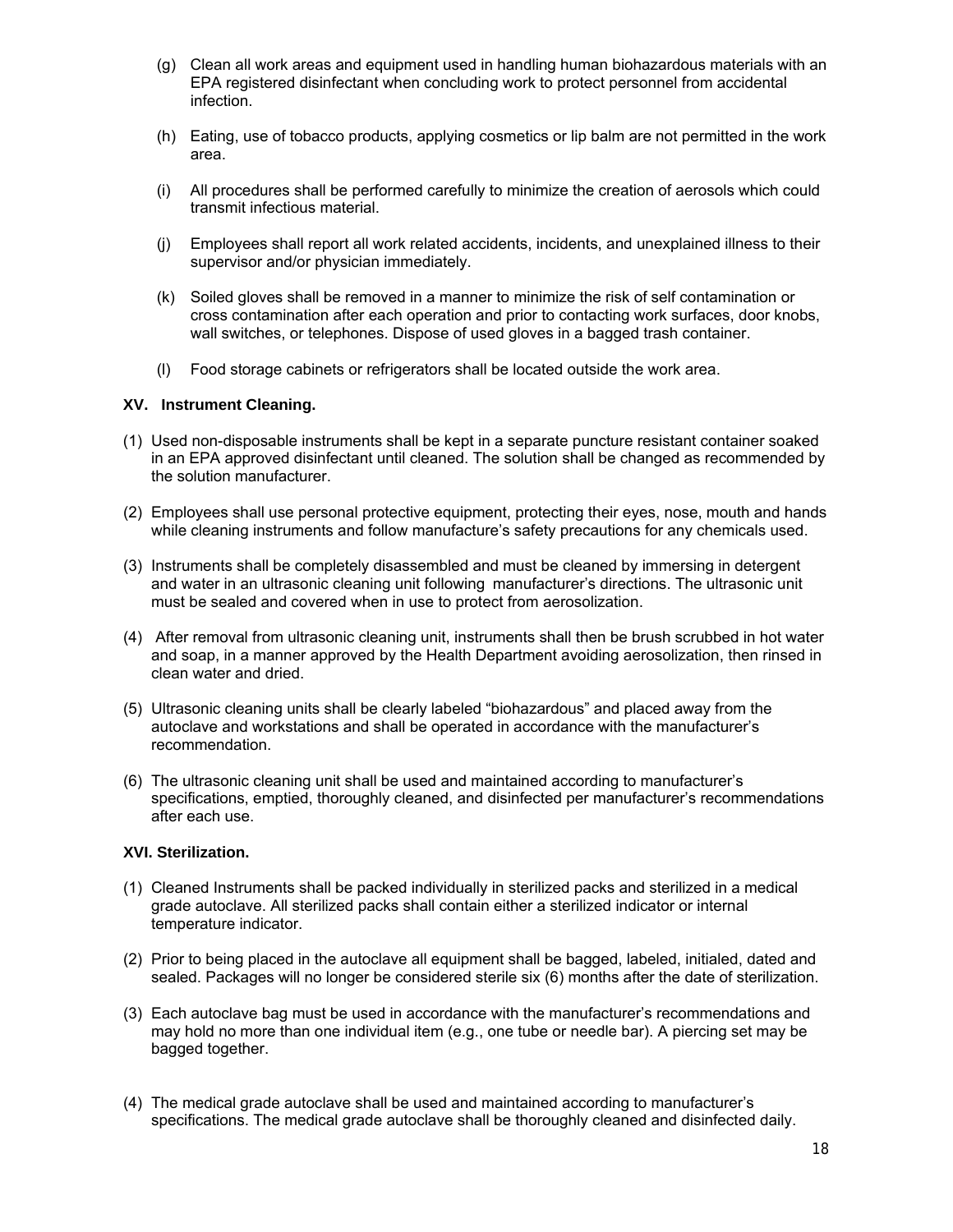The autoclave manufacturer's instructions must be available at all times.

- (5) After sterilization, the packaged instruments shall be stored in a clean dry cabinet or other tightly covered container reserved and labeled for storage of sterile instruments.
- (6) If a sterilized package has been breached or allowed to get wet, the instrument(s) must be repackaged and sterilized again before use.
- (7) Spore indicators shall be used a minimum of at least once a month (unless more frequent monitoring is specified by the manufacturer) and the results must be kept on-site for a minimum of two years. An independent commercial testing laboratory contracted by the Administrative Body shall perform monthly biological spore testing of the autoclave. A provision shall be included in the contract between the Administrative Body with the commercial testing laboratory requiring the commercial testing facility to notify the Health Department of any failure of the autoclave to eradicate all living organisms, including spores.
- (8) Upon notification of a positive microbiological monitoring report, the sterilizer shall be immediately checked for proper use and function, and the Operator shall cease use of the sterilizer immediately upon receipt of the positive report. Three consecutive negative biological tests must be achieved before the establishment is reopened. The establishment shall have the option to obtain a properly functioning sterilizer with a negative biological report in order to remain open or if the facility has more than one autoclave in operation they may be given approval to remain open. The Health Department may consider the Body Tattoo/Body Piercing establishment's emergency plan should autoclave failure or malfunctions occur.

# **XVII. Dyes and Pigments (Ink).**

- (1) All ink shall be from commercial professional suppliers, specifically manufactured for the tattooing of human skin, containing an alcohol based preservative, and shall be used according to the manufacturer's instructions.
- (2) All ink shall be handled by using the following protocol:
	- (a) All bulk containers of ink shall not be used for longer than twelve (12) months from the date of initial opening, and not longer than the manufacturer's expiration date. Each open bulk container must be labeled with the date the container is first opened.
	- (b) A supply of ink must be located at each work station and stored in a closed cabinet or drawer.
	- (c) Containers of ink may only be handled while wearing clean medical grade gloves.
	- (d) The tops of containers of ink must be disinfected prior to dispensing. After dispensing, the containers must be disinfected and immediately returned to their approved storage location before any tattoo procedures begin.
	- (e) All ink must be dispensed into approved single use containers.
- (3) After tattooing, the remaining unused pigment in the single use container(s) shall be properly discarded along with the container(s).
- (4) In preparing dyes and pigments to be used by the operator, only nontoxic single use materials shall be used.
- (5) The Material Safety Data Sheet (MSDS) of all inks must be available for client review to assess any possible allergic reactions to ingredients.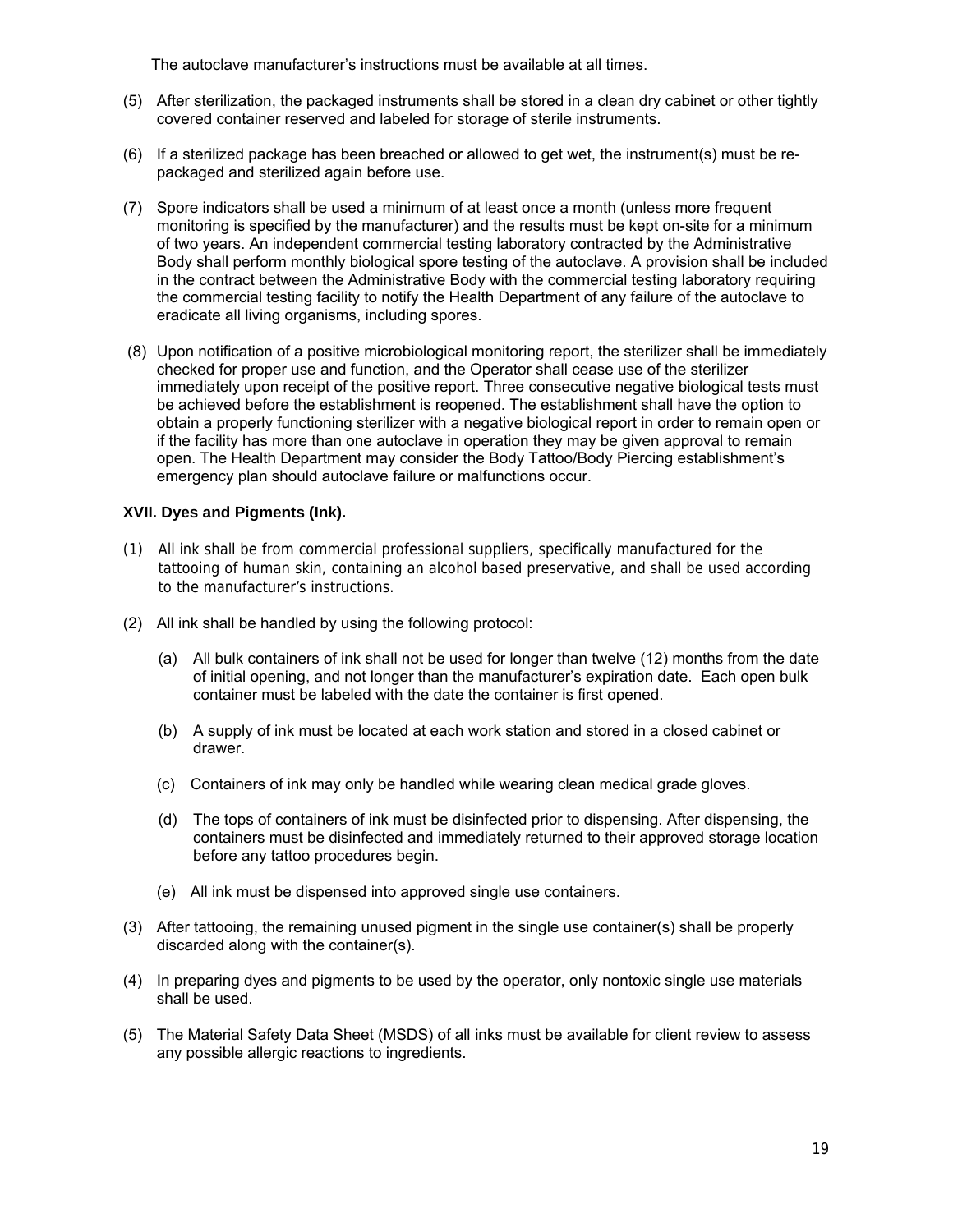#### **XVIII. Tattoo Preparation.**

- (1) All medical trays used in tattooing must be washed in hot water and soap and dried, then saturated with disinfectant prior to the procedure.
- (2) Medical grade disposable gloves shall be worn during the preparation of equipment and during the tattoo procedure.
- (3) Before the procedure begins, all utensils to be used in the tattooing must be placed on a medical grade absorbent liner that is waterproof on one side, which must be placed on the disinfected medical tray.
- (4) Only a commercially packaged single use pre-sterilized needle assembly with bar shall be used and disposed of immediately after use into a puncture proof disposable biohazard container.
- (5) The use of some rotary pens is permitted. Any rotary pen that uses a sponge at the opening of the chamber to stop the pigment or body fluids from getting into the machine or is designed in a manner that does not allow it to be properly cleaned and sterilized is prohibited.
- (6) Only rotary machines or other instruments that are engineered to prevent cross contamination through the use of detachable, disposable or autoclavable components shall be used.
- (7) Sterilized instruments shall remain in sterile packages until opened in front of the client.
- (8) Any part of a tattooing machine that may be touched by the Operator during the procedure shall be covered with a disposable plastic sheath that is discarded after each procedure and the machine shall be disinfected.
- (9) A clip cord sleeve and barrier film shall be used over exposed electrical cords or other cleaning and disinfection methods demonstrated to prevent contamination.
- (10) All devices used to apply pigments must be designed and used to prevent backflow of pigments into the machine.
- (11) Single use towels or gauze shall be used in preparing the site to be tattooed and shall be disposed of after use on each patron or client.
- (12) If shaving is necessary, only single use disposable razors shall be used and shall be disposed of after use on each patron or client.
- (13) After shaving the area to be tattooed, or if the area does not need to be shaved, the site of the tattoo shall be thoroughly cleaned and germicidal solution applied in a sanitary manner before each placement of design on the skin.
- (14) When a workstation rinse cup is used alone, the cup and solution shall be disposable and discarded after each client.
- (15) If squirt/spray bottles are used to dispense liquids, the liquid shall be applied onto a single-use wipe rather than directly onto the client.
- (16) Single use ointment tubes, applicators, and supplies shall be discarded after each tattoo application on each patron or client.
- (17) When a stencil is used in body tattooing for transferring the design to the skin, it shall be single use and disposable. The use of roll-on or stick deodorants for tattoo site preparation is prohibited.
- (18) The stencil shall be applied with antimicrobial soap or a Health Department-approved product dispensed from a container in a manner that does not contaminate the unused portion.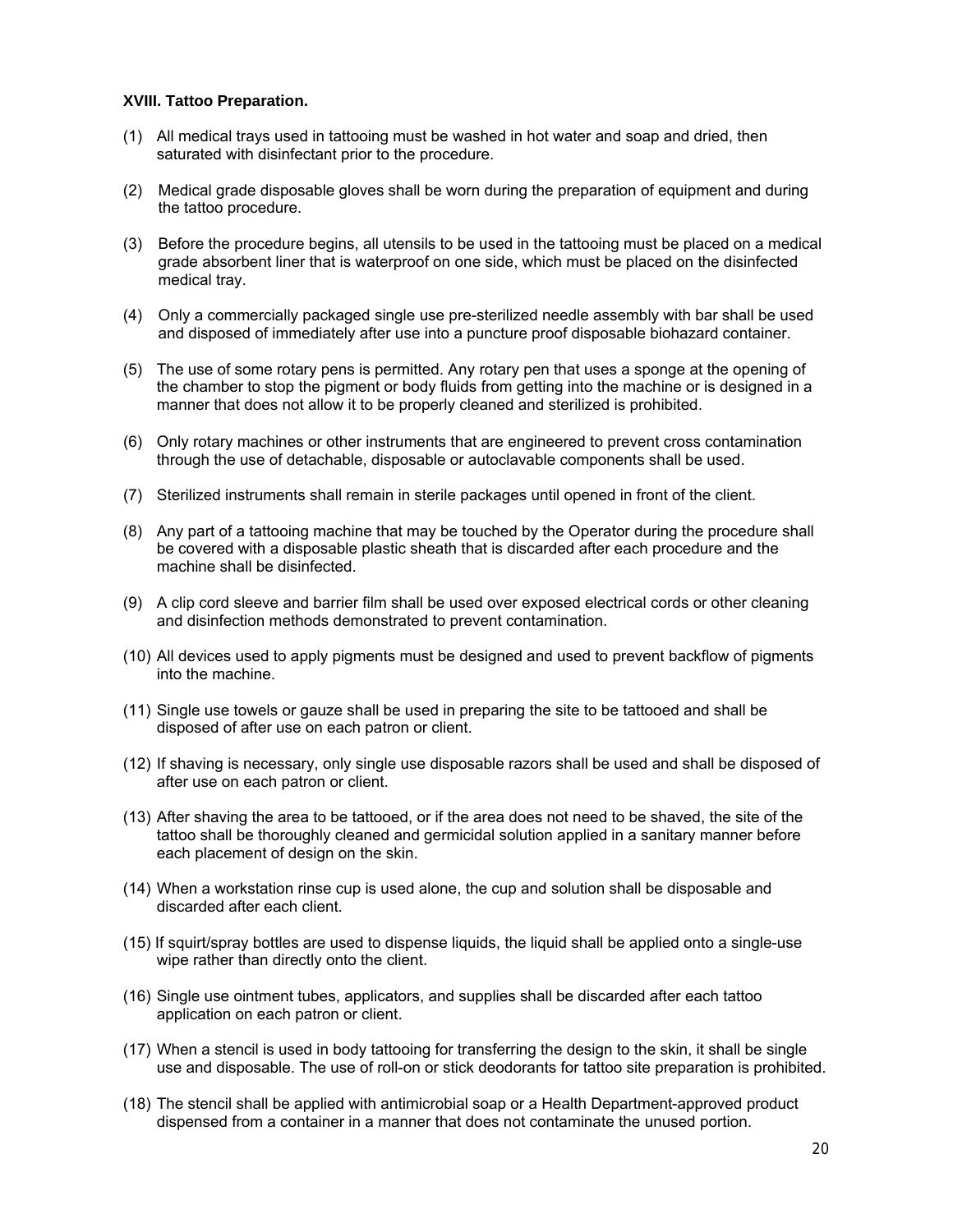(19) When the design is drawn directly onto the skin, pre-sterilized, single use non-toxic pens or markers shall be used and discarded after each use.

## **XIX. Piercing Jewelry.**

- (1) Client and body piercer shall have appropriate size and quality jewelry chosen before the procedure begins. Random jewelry shall not be used for the initial piercing.
- (2) Jewelry used in piercing shall be one of the following: Surgical Steel that is American Society of Testing Materials International (ASTM) F-138, International Standards Organization (ISO) 5832- 1, or ISO 10993-(6,10 or 11) compliant; Titanium that is ASTM F-136, ASTM- 67, or ISO 5832-3 compliant; Niobium; Solid Platinum; Biocompatible Polymers Tygon, PTPE, or Bioplast; Glass such as fused quartz, lead-free borosilicate and lead-free soda-lime glass that can be autoclaved; or Solid 14 karat or higher, white or yellow nickel-free gold. Copies of the jewelry manufacturer's documentation, which verify compliance with these standards, must be available for inspection on request.
- (3) The jewelry must be free of nicks, scratches, or irregular surfaces and must be properly sterilized prior to use.
- (4) All jewelry shall be sterilized in a medical grade autoclave, stored in sterile indicator bags, sealed and dated.
- (5) Ear studs or other jewelry designed for earlobe piercing are not appropriate jewelry for other body parts and must not be used by body piercers.

## **XX. Body Piercing Preparation.**

- (1) All medical trays used in body piercing must be washed in hot water and soap and dried, then saturated with disinfectant prior to the procedure.
- (2) Medical grade disposable gloves shall be worn during the preparation of equipment for a Body Piercing procedure and during the procedure.
- (3) Before the procedure begins, all utensils to be used in the body piercing must be placed on a medical grade absorbent liner that is waterproof on one side, which must be placed on the disinfected medical tray.
- (4) Only a commercially packaged single use pre-sterilized piercing needle shall be used and disposed of immediately after use into a puncture proof disposable biohazard container.
- (5) Pre-sterilize all forceps, hemostats, calipers, and tubes in sealed, properly labeled, sterile indicator bags. These items are to be used on one person, in one sitting. After one such use, they must be cleaned and sterilized as required in these regulations.
- (6) Sterilized instruments and jewelry shall remain in sterile packages until opened in front of the client.
- (7) Single use towels or gauze shall be used in preparing the piercing site and shall be disposed of after use on each patron or client.
- (8) After shaving the area to be pierced, or if the area does not need to be shaved, the piercing site shall be thoroughly cleaned and germicidal solution applied in a sanitary manner before beginning the procedure.
- (9) In the case of oral piercings, the Operator shall provide the individual with antiseptic mouthwash in a single use cup and shall ensure that the individual utilizes the mouthwash provided. In the case of a lip, labret, or cheek piercing, procedures described in this section for both skin and oral piercings shall be followed.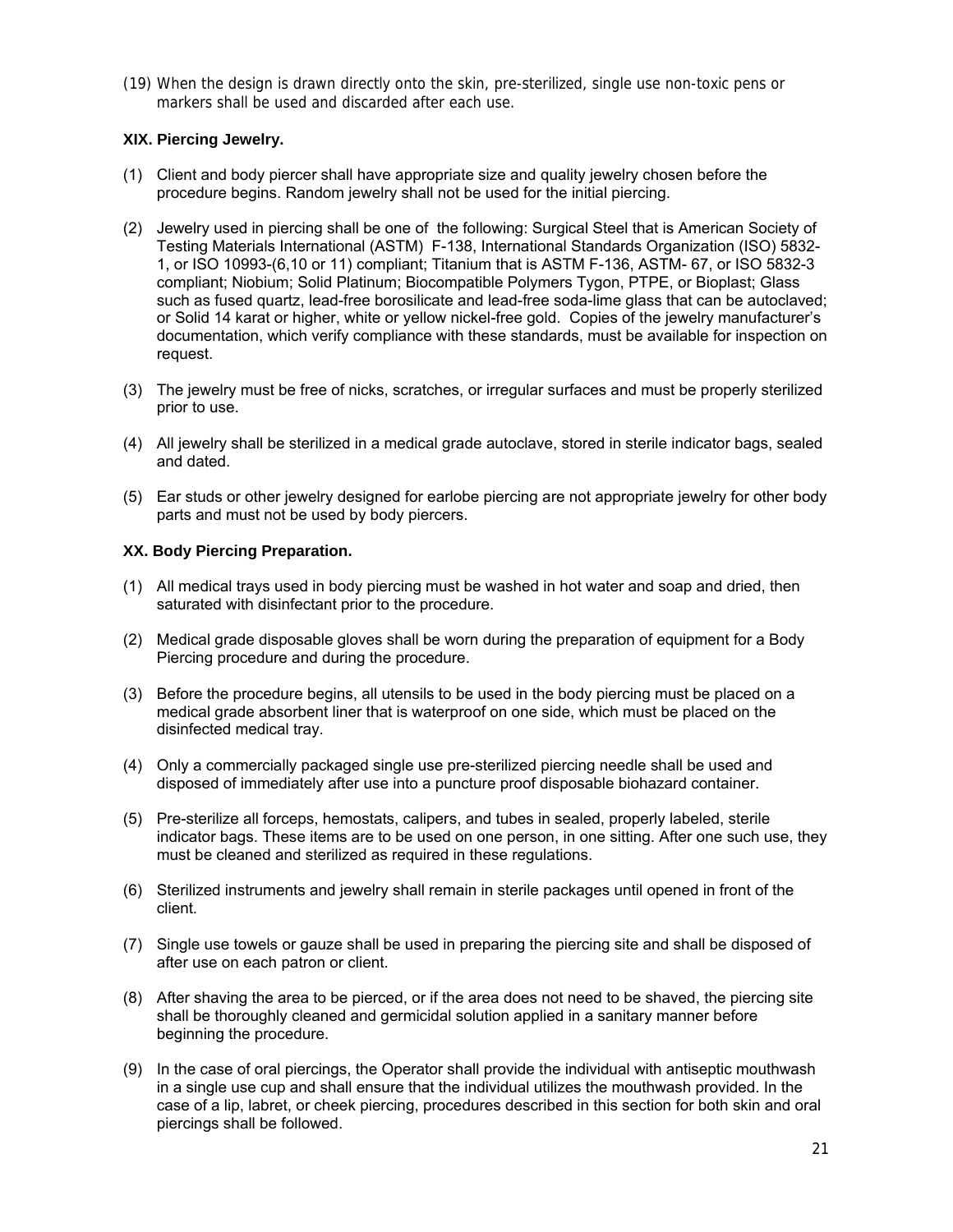### **XXI. Body Tattoo/Body Piercing Aftercare.**

- (1) The completed tattoo shall be washed with a single use towel saturated with an antimicrobial solution.
- (2) After the area has dried, apply a layer of antibacterial ointment or other approved product from a single use container or single use collapsible plastic tube.
- (3) A bandage or dressing shall then be applied to the tattoo using a commercially packaged sterile sealed non-sticking pad or wrap.
- (4) Verbal and written instructions, approved by the Health Department for the care of the Body Tattoo/Body Piercing procedure site shall be provided to each client by the Operator upon completion of the procedure. The written instructions shall advise the client to consult a physician at the first sign of infection, file a report with the Health Department and shall contain the name, address and phone number of the establishment. These documents shall be signed and dated by both parties, with a copy given to the client and the Operator retaining the original with all other required records.
- (5) The facility shall also post in public view the name, address and phone number of the local County Health Department and the procedure for filing a complaint. A copy of the notice for filing a complaint shall be included in the establishment application packet.

#### **XXII. Disinfection of Workplace.**

- (1) Each Body Tattoo/Body Piercing establishment must be kept clean and sanitary. The owner must develop and implement a written cleaning schedule that includes appropriate methods of decontamination and tasks or procedures to be performed.
- (2) This written schedule must be based on the location within the establishment, the type of surfaces to be cleaned, type of possible contamination present, the tasks or procedures to be performed, and their location within the establishment.
- (3) The following procedures shall be adhered to:
	- (a) Clean and sanitize all equipment and work surfaces with an appropriate EPA registered disinfectant at the beginning of each work day, after completion of each and every Body Tattoo/Body Piercing, and at the end of each work day.
	- (b) Remove and replace protective coverings such as plastic wrap and aluminum foil after each Body Tattoo/Body Piercing procedure.
	- (c) Inspect and decontaminate, on a daily basis, reusable receptacles such as bins, pails, and cans that have the likelihood of becoming contaminated. When contamination is visible, clean and decontaminate receptacles immediately.

# **XXIII. Disposal of Waste.**

- (1) Needles or other sharp instruments used during Body Tattoo/Body Piercing procedures shall be placed immediately after use in puncture resistant, closed containers with a biohazard label.
- (2) Used needles shall not be purposely bent or broken, or otherwise manipulated by hand.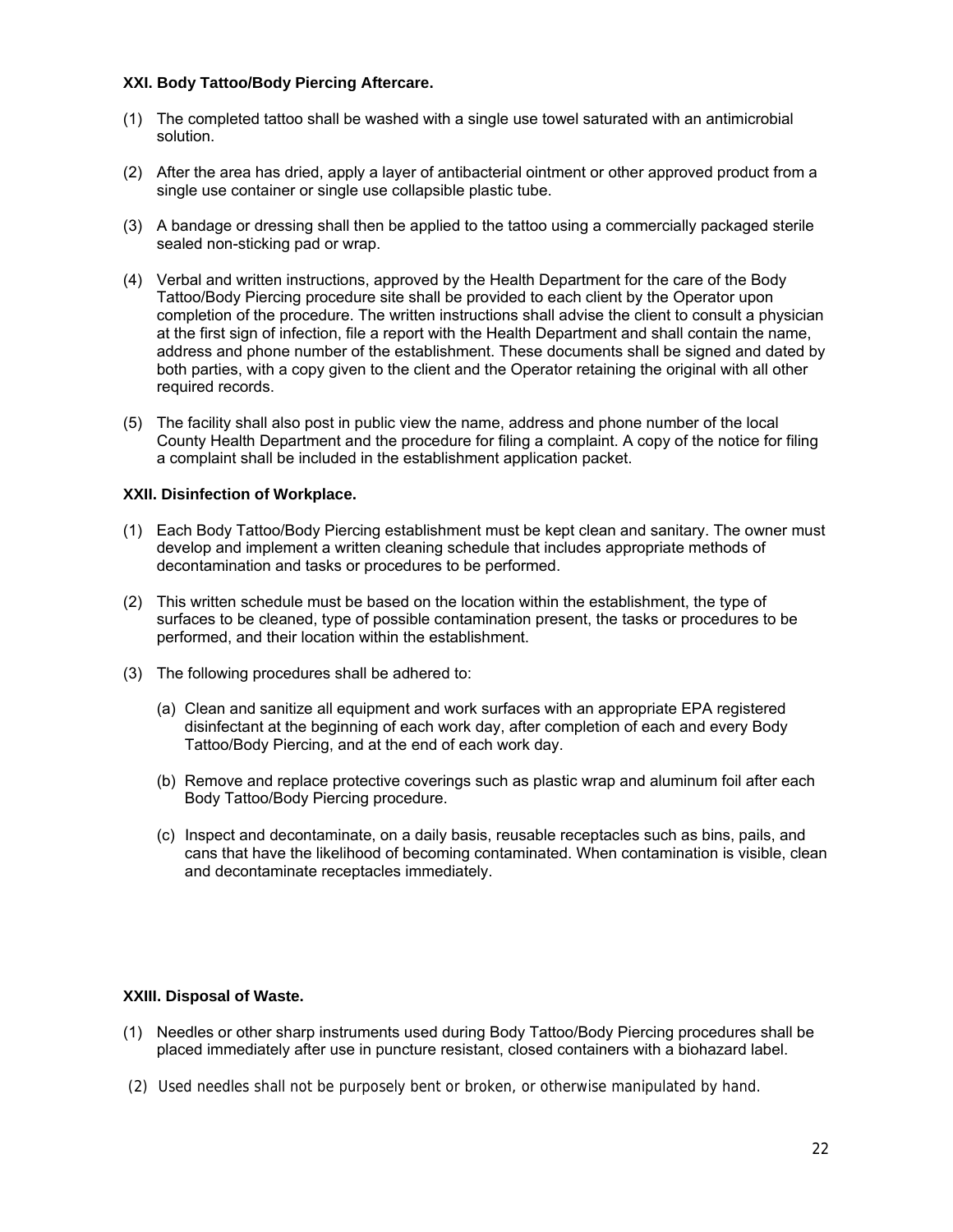- (3) Filled sharps containers shall be considered regulated waste and shall be sent to a facility where they are either incinerated, rendered non-hazardous, or deposited in a landfill approved to accept biomedical waste in compliance with Georgia Department of Natural Resources – Environmental Protection Division – Solid Waste Management – Chapter 391-3-4.15.
- (4) Regulated waste, which may release liquid blood or body fluids when compressed or may release dried blood or body fluids when handled, must be placed in a sealed bag. It must then be disposed of in compliance with Georgia Department of Natural Resources – Environmental Protection Division – Solid Waste Management – Chapter 391-3-4.15.
- (5) Waste potentially contaminated with small amounts of blood or other infectious body fluids (e.g., gauze, wipes, disposable lap cloths), which does not meet the definition of regulated waste, shall be double-bagged in sealed, impervious bags to prevent leakage of the contained items. These bags shall be of sufficient strength to prevent breakage or leakage and shall not contain any sharps. The waste bags shall be containerized and disposed of in an approved sanitary landfill.
- (6) Disposable waste shall be handled, stored, and disposed of to minimize direct exposure of personnel to waste materials.
- (7) Garbage and refuse shall be disposed of at such frequency to prevent the development of odor and the attraction of insects, rodents, or vermin. Solid waste shall not be stored outdoors unless in a secured and lidded dumpster, and in compliance with county/city solid waste ordinances.

## **XXIV. Inspections.**

- (1) The establishment and its records shall be available for review and examination by properly identified representatives of the County Health Department.
- (2) A copy of the inspection report shall be posted within fifteen feet (15') of the front or primary public door and between five feet (5') and seven feet (7') from the floor and in an area where it can be read at a distance of one foot (1').
- (3) Body Tattoo/Body Piercing establishments shall be inspected at least twice each calendar year.
- (4) Environmental Health Specialists shall complete an Occupational Safety and Health Administration (OSHA) approved Blood Borne Pathogens/Universal Precautions course, and pass a Departmental exam.
- (5) Inspection results Reporting and Scoring.
	- (a) Inspection results for Body Tattoo/Body Piercing establishments shall be recorded on standard departmental forms.
	- (b) The scoring system shall include a weighted point value for each requirement in which critical items are assigned values of five (5) points, with minor violations having assigned values of either one (1) or two (2) points.
	- (c) The rating score of the facilities shall be the total of the weighted point values for all violations subtracted from one hundred (100).
- (6) Violation Correction.
	- (a) Correction of critical and minor violations shall be within five (5) and ten (10) calendar days, respectively.
	- (b) Upon declaration of an imminent health hazard which cannot be immediately corrected, the local Environmental Health Specialist shall issue an order requiring the facility to immediately cease operations until authorized to reopen.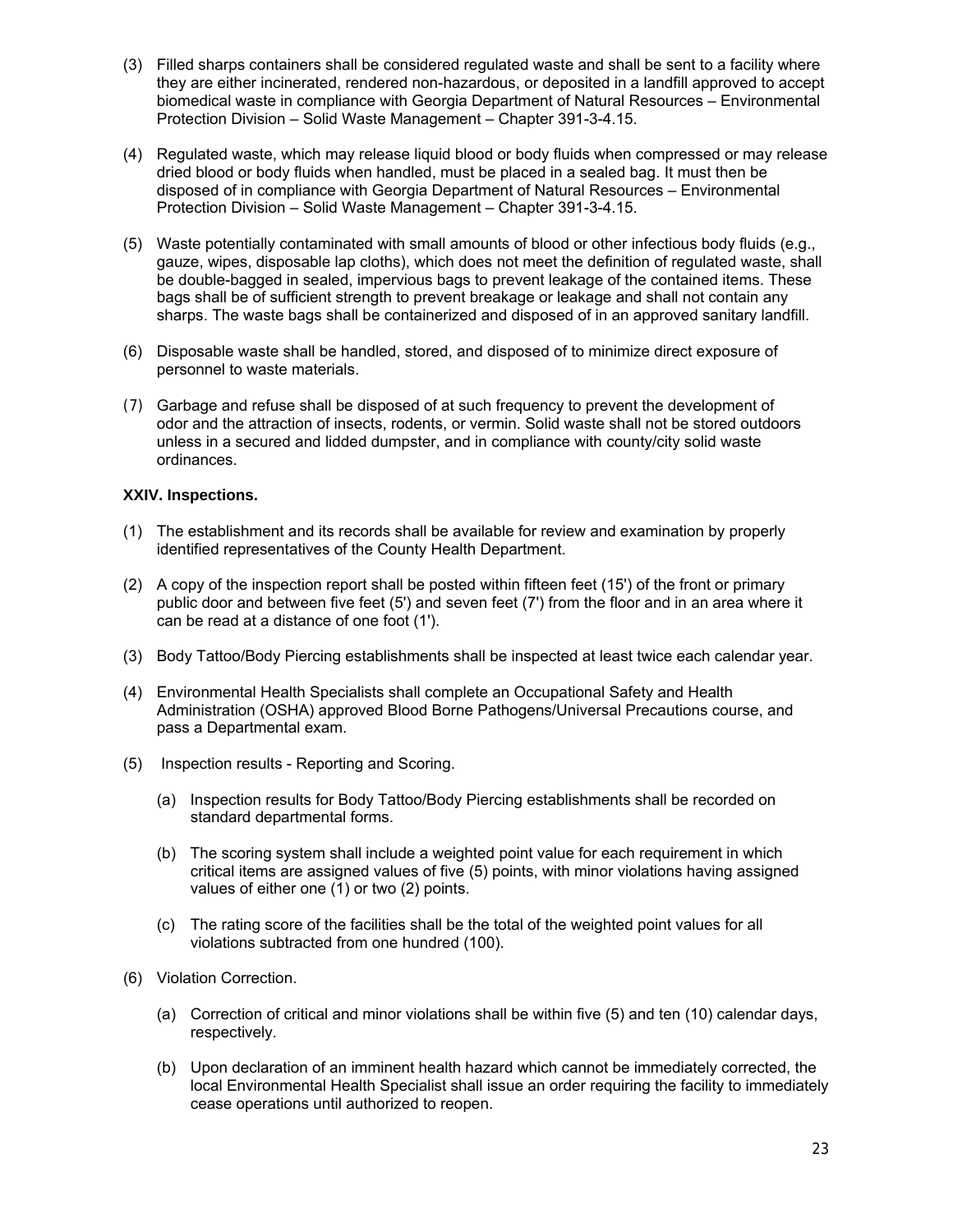#### **XXV. Enforcement and Penalties**

- (1) Enforcement of these Rules and Regulations shall be in accordance with O.C.G.A. 31-5, Article 1. The Health Department shall have the power and authority to suspend or revoke permits for failure to comply with the provisions of this Chapter.
- (2) Each County Board of Health shall have primary responsibility for the enforcement of these Rules and Regulations within its jurisdiction and may include adoption of code by the governing bodies of counties and municipalities for the purpose of enforcement.
- (3) The Health Department/County Board of Health is empowered to institute appropriate proceedings in a court of competent jurisdiction for the purpose of enjoining violation of any applicable provision of Title 31 of the Official Code of Georgia Annotated, or of the Rules and Regulations.
- (4) No Body Tattoo/Body Piercing establishment shall operate without a permit. Failure or refusal to file an application for a permit shall constitute a violation of Chapter 40 of Title 31 of the Official Code of Georgia Annotated. Any person who fails or refuses to file including, but not limited to, an order to cease and desist operating a Body Tattoo/Body Piercing establishment shall be subject to an injunction or other penalties from a court of jurisdiction.
- (5) When an application for a permit is denied or the permit previously granted is to be suspended or revoked, the applicant or holder thereof shall be afforded notice and hearing as provided in O.C.G.A. 31-5, Article 1.
- (6) If an application is denied or a permit is suspended or revoked, the applicant or holder of the permit must be notified in writing, specifically stating any and all reasons why the action was taken.
- (7) The purpose of these procedures is to state the minimum actions to be taken to fulfill the obligation of the Health Department in assuring compliance with the regulations when the continued operation of a Body Tattoo/Body Piercing establishment presents a substantial and imminent health hazard to the public or when a Body Tattoo/Body Piercing establishment is in flagrant or continuing violation of this Chapter.
- (8) Suspension is effective upon service of a written notice thereof, and Body Tattoo/Body Piercing procedures must cease immediately.
- (9) The notice must state the basis for the suspension and advise the permit holder of the right to a preliminary hearing with the Health Department, upon request, within 72 business hours.
- (10) If requested, the preliminary hearing will be held by an experienced supervisory level employee of the Health Department not directly involved in the suspension.
- (11) The rules of evidence will not apply, but both the Health Department and the permit holder may present witnesses, records and argument.
- (12) The hearing official will be authorized immediately to rescind or modify the suspension or to continue the suspension with or without conditions.
- (13) If the suspension is not rescinded, the permit holder will have the right to request an evidentiary hearing. If a hearing is not requested, upon correction of all violations, the owner may request an inspection to reinstate the permit.
- (14) Notice of Hearing. For the purpose of this Chapter a notice of hearing is properly served when delivered in person or by registered or certified mail.
- (15) Conditions Warranting Action. The Health Department may summarily suspend a permit to operate a Body Tattoo/Body Piercing establishment if it determines through inspection, or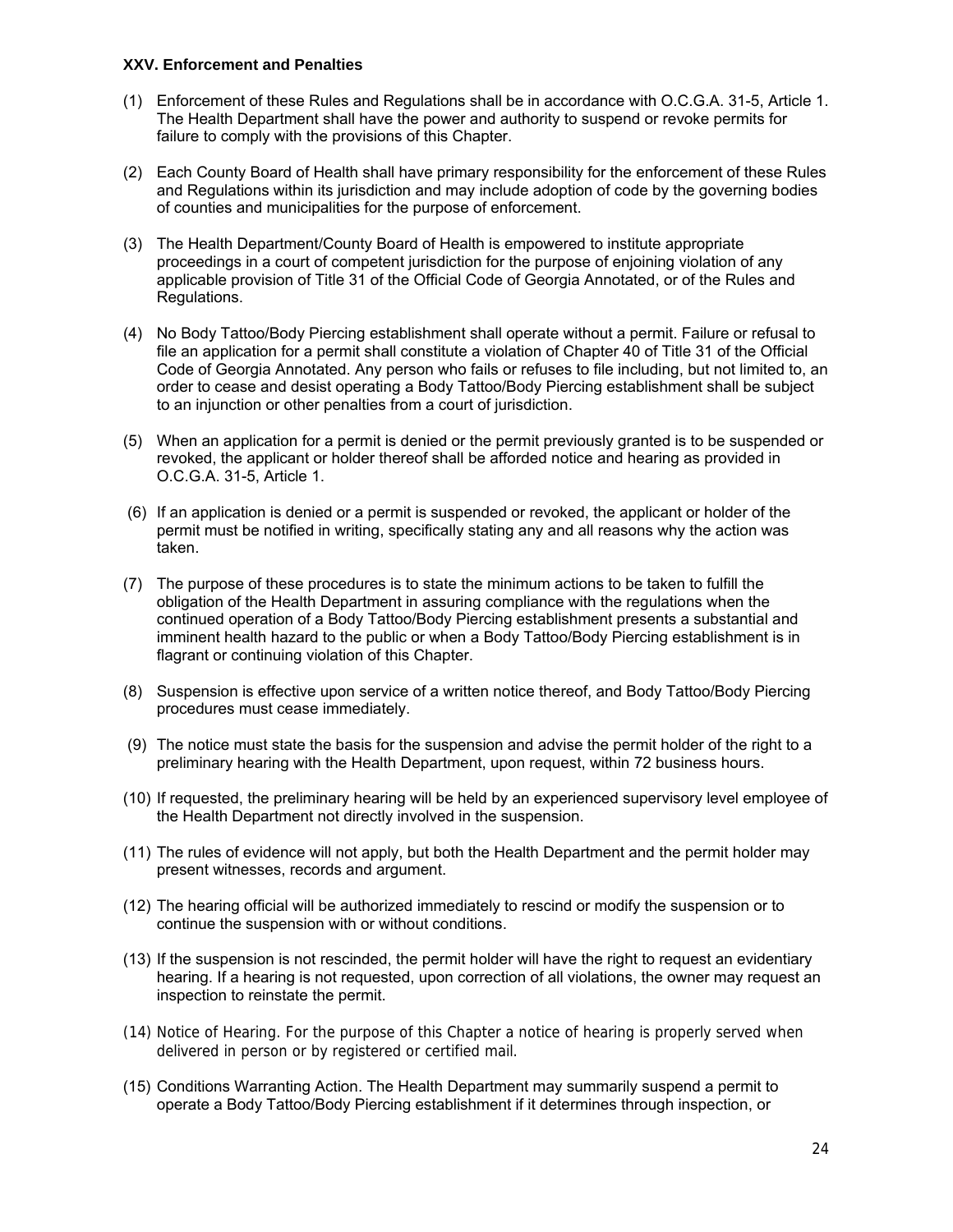examination of employees, records, or other means as specified in this Chapter, that an imminent health hazard exists.

(16) Resumption of Operations. If operations of a Body Tattoo/Body Piercing establishment are discontinued due to the existence of an imminent health hazard or otherwise according to law, the permit holder shall obtain approval from the Health Department before resuming operations.

## **XXVI. Severability.**

If any provision or subpart thereof contained in this Body Tattoo/Body Piercing Regulation is found to be invalid, unconstitutional, or in conflict with O.C.G.A. or a court of competent jurisdiction, the validity of all remaining provisions or subpart thereof shall not be so affected but shall remain in full force and effect.

# **Appendix I**

Universal Precautions means a set of guidelines and controls, published by the Centers for Disease Control and Prevention (CDC), as "Guidelines for Prevention of Transmission of Human Immunedeficiency Virus (HIV) and Hepatitis B Virus (HBV) to Health-Care and Public-Safety Workers" in Morbidity and Mortality Weekly Report (MMWR), June 23, 1989, Vol.38 No. S-6, and as "Recommendations for Preventing Transmission of Human Immune Deficiency Virus and Hepatitis B Virus to Patients During Exposure-Prone Invasive Procedures" in MMWR, July 12, 1991, Vol.40, No.RR-8. This method of infection control requires the employer and the employee to assume that all human blood and specified human body fluids are infectious for HIV, HBV, HCV, and other blood pathogens. Precautions include hand washing; gloving; personal protective equipment; injury prevention; and proper handling and disposal of needles, other sharp instruments, and blood and body fluidcontaminated products.

#### **Effective Date:**

| These Rules and Regulations shall become effective on June 17, 2011                                                      |  |  |
|--------------------------------------------------------------------------------------------------------------------------|--|--|
| Adopted by the County Board of Health on __________ May 18, 2011                                                         |  |  |
| Notice of public hearing published on March $27^{\text{th}}$ , March $30^{\text{th}}$ , and April $3^{\text{rd}}$ , 2011 |  |  |
| Public Hearing was held on New York 2011                                                                                 |  |  |
| Signed:<br><b>Chairman of the Board</b>                                                                                  |  |  |
| Signed:<br>Constant of the Desire                                                                                        |  |  |

**Secretary of the Board**